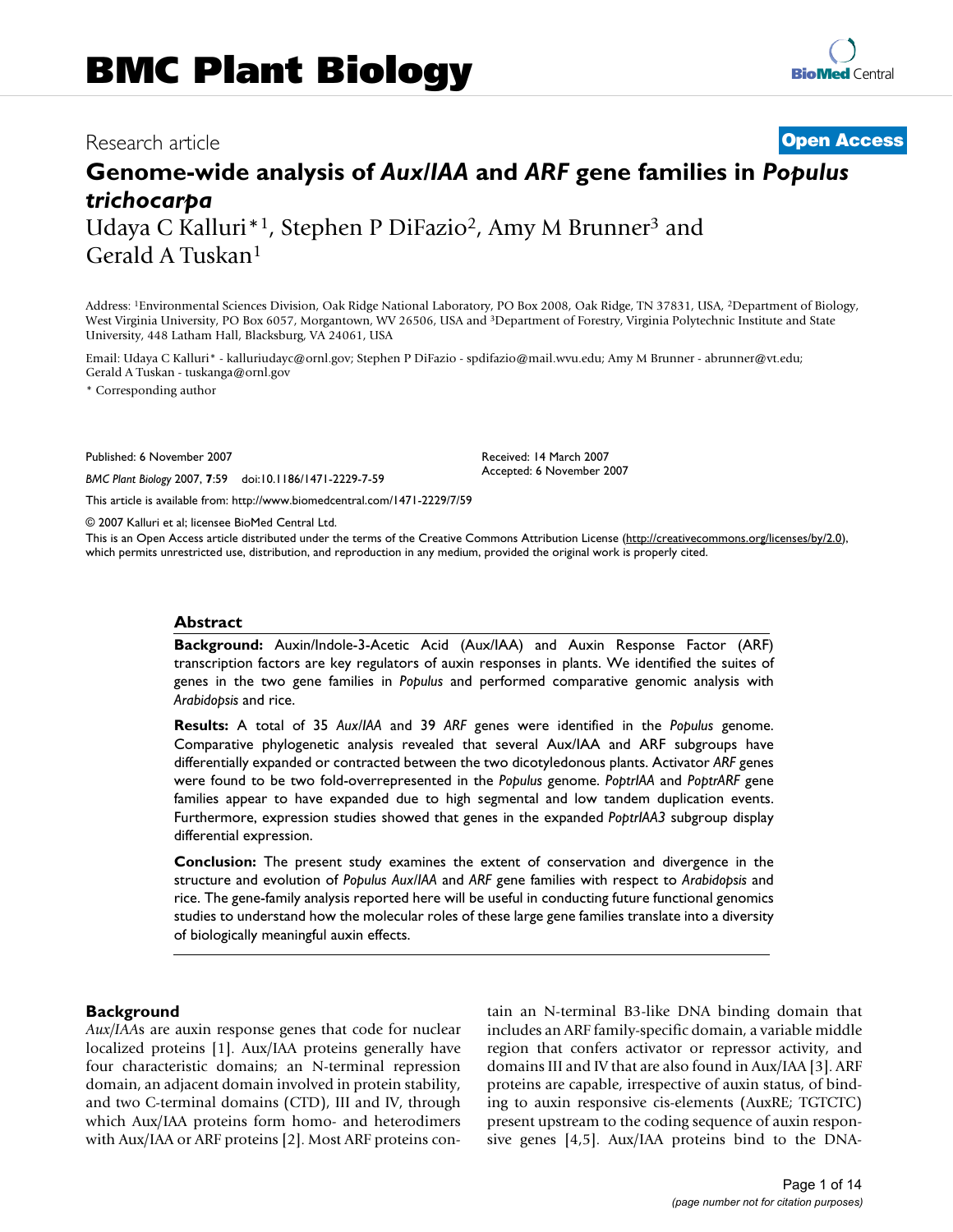bound ARF partner proteins via domains III and IV and repress ARF activity. In the auxin activated status, Aux/IAA proteins are ubiquitinated via interactions with the auxinmodified SCFTIR1complex and subsequently degraded by 26S proteasome action [6-8]. While some ARFs possess a characteristic glutamine (Q)-rich middle region which confers an activator activity, ARFs with a proline, serine and threonine-rich middle region are found to be associated with repressor activity [3,9]. The complexity of auxin regulatory activity is due in part to the large sizes of the *ARF* and *Aux/IAA* gene families, as well as variations in activation or repression activity among ARFs, heterodimerization affinities, expression patterns, and auxinmediated transcriptional and posttranscriptional regulation.

Despite the knowledge that Aux/IAAs and ARFs influence apical dominance, vascular development, tropic movements, root growth, tissue and organ patterning, and flower and fruit development [10], many questions still linger. For example, these gene families remain largely uncharacterized in forest tree species and the degree of conservation of gene families between annual and perennial woody plants is unknown. Furthermore, the mechanisms of Aux/IAA and ARF interaction and regulation are not completely understood and much remains to be learned about their roles in the contexts of a cell and the whole organism. Identification of *Aux/IAA* and *ARF* gene families from distinct model plants is a necessary step in formulating better hypotheses related to physiological and developmental processes. The recent sequencing of the *Populus* genome has provided an additional reference genome for testing inferences on auxin signal transduction events obtained previously through functional genomic studies of *Arabidopsis*.

The present paper summarizes findings from bioinformatics-based comparative genomic studies to identify the total number of *Aux/IAA* and *ARF* genes in *Populus*, to predict the protein domain architectures, and to assess the extent of conservation and divergence between *Populus*, *Arabidopsis* and rice gene families. Targeted RT-PCR and whole genome microarray analyses, and EST database surveys were also undertaken to explore differential expression of closely grouping co-orthologs. Furthermore, we have reflected on the possible implications of differential patterns of retention, loss, and expansion of duplicated homeologous genes.

#### **Results and discussion**

#### *Identification and sequence analysis of* **Populus Aux/IAA**  *genes*

The *Populus* genome has 35 predicted *Aux/IAA* genes (henceforth referred to as *PoptrIAA*) compared to 29 genes in the *Arabidopsis* genome (henceforth referred to as *AtIAA*) [11] and to 31 genes in the rice genome (henceforth referred to as *OsIAA*) [12]. *In silico* mapping of the gene loci showed that *PoptrIAA* genes are present on 10 of the 19 chromosomes (Figure 1; See Additional file 1).

Any analysis of *Populus* gene family evolution must take into account the most significant event in the recent evolution of the genus; a genome-wide duplication event that occurred approximately 65 Mya and which is still detectable over approximately 92% of the genome [13]. Based on the age estimates of duplicate genes and homologymicrosynteny analysis (See Additional file 2), 14 *PoptrIAA* genes pairs (80% of total genes) are represented within segmental duplication regions associated with the recent salicoid duplication event. It is intriguing that 6 pairs of tandem duplicates are represented as 'ancient tandem genes' within more recent whole genome or segmental duplicate clusters. These 15 *PoptrIAA* genes (~43% of total) are represented in 7 distinct tandem duplicate gene clusters, with 6 clusters containing two tandem genes and 1 cluster containing 3 tandem genes (*PoptrIAA15*, *PoptrIAA19.1* and *PoptrIAA19.2*).

It is possible that some of the apparently closely-related genes are in fact alleles from unassembled haplotypes, which are potential artifacts from shotgun assembly of this highly heterozygous genome. For example, *PoptrIAA3.1* and *PoptrIAA3.2* group closely with their tandem duplicates, *PoptrIAA16.1* and *PoptrIAA16*.2, and *PoptrIAA3.1* and *PoptrIAA16.1* genes are located on a presently unassembled scaffold (scaffold\_70). However, the apparent co-orthologs are divergent at the amino acid level as well as in the flanking gene order and identity in the syntenic blocks, which argue against the classification of the scaffold as a haplotype.

Further analyses of conserved domains and multiple sequence alignments of predicted proteins showed that some *Populus* genes contain modifications in the conserved domain architecture (See Additional files 3, 4 and 5). Based on MEME-MAST protein motif analysis, domain I was found to be missing in PoptrIAA29.1, PoptrIAA29.2 and PoptrIAA29.3 and also in the *Arabidopsis* ortholog, AtIAA29. Similarly, domains I and II appear to be missing in PoptrIAA33.1, PoptrIAA33.2 and PoptrIAA34 as well as AtIAA33 and AtIAA34. Multiple sequence alignment shows that the "idLgLsLrt" sequence reported as domain I motif in AtIAA34 (LxLxL) [14] is conserved with AtIAA14, AtIAA15, AtIAA16 and AtIAA17 (See Additional file 3) in which the consensus sequence of the reported domain I is "TELxLxLPG" [14].

Domain II enables the SCFTIR1-dependent proteasomemediated degradation of Aux/IAA [15]. Rapid basal degradation rate and auxin responsiveness of Aux/IAA proteins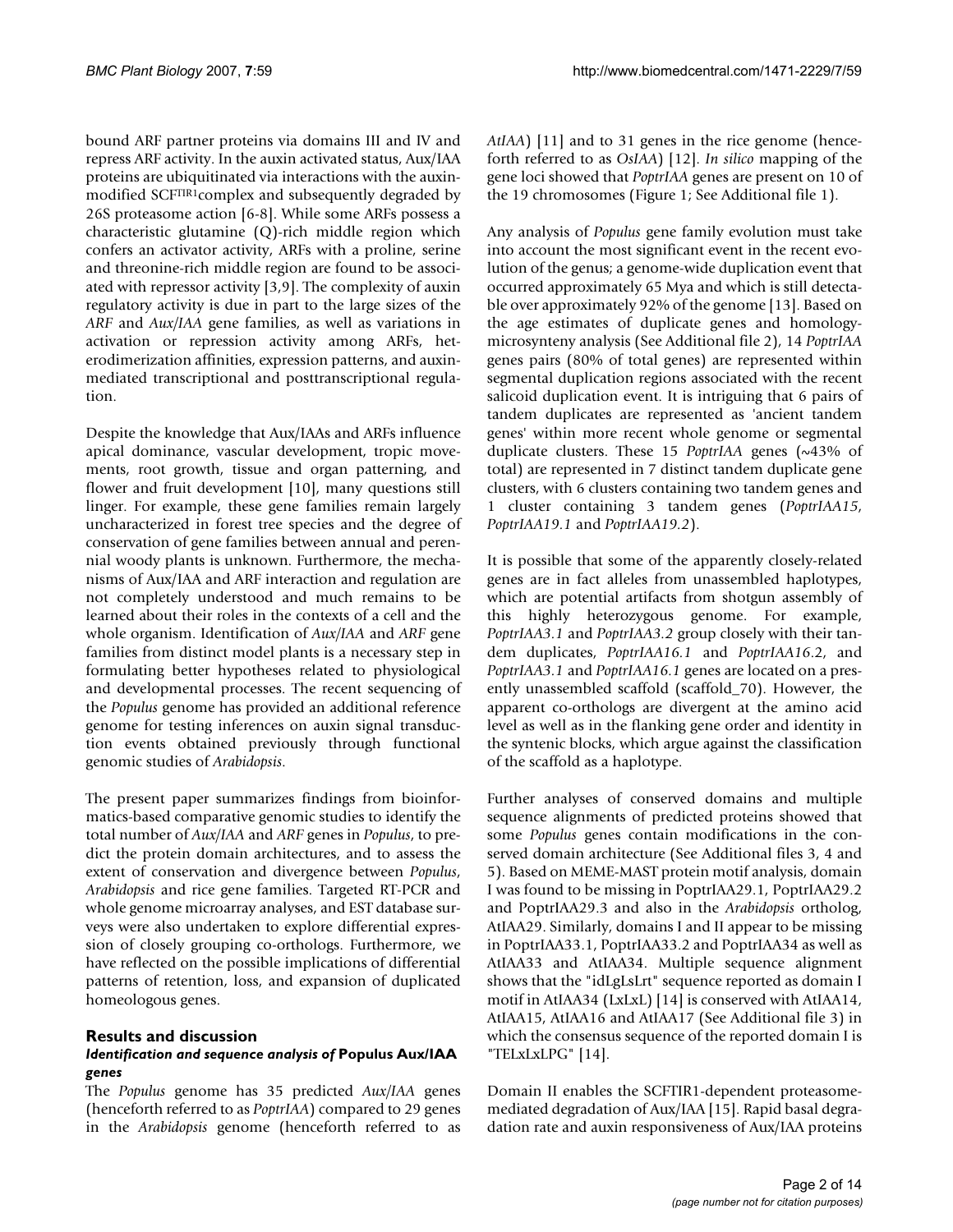

#### **Figure 1**

**Chromosomal positions of** *PoptrIAA* **and** *PoptrARF* **genes**. Scale represents a 5 Mb chromosomal distance. Colors indicate the chimeric nature of most linkage groups. Common colors refer to homeologous genome blocks, presumed to have arisen from the salicoid genome duplication 65 Mya and shared by two chromosomes [13]. Chromosome numbers (linkage group number I-XIX) and sizes (Mb) are indicated at the bottom end of each chromosome. *PoptrIAA* and *PoptrARF* genes are represented in blue and black font colors, respectively. 4 *PoptrIAA* and 11 *PoptrARF* genes reside on unassembled scaffolds (See Additional file 1).

are found to be associated with alterations in the highly conserved domain II motif, 'VGWPPI/V' [15] and the 'KR' motif between domains I and II [16]. Studies in Arabidopsis show that mutations in the VGWPPV motif render the repressor protein stable [17-23]. Multiple sequence alignments of full-length amino acid sequences revealed deviations in both the 'VGWPPI/V' and 'KR' motif sequences in PoptrIAA7.1, PoptrIAA20.1, PoptrIAA 20.2, PoptrIAA 33.1, PoptrIAA 33.2, PoptrIAA 34 and AtIAA20, AtIAA30, AtIAA31, AtIAA32, AtIAA33 and AtIAA34. Deviations in the conserved 'KR' motif alone were observed in PoptrIAA27.1, PoptrIAA26.2 and AtIAA28 sequences. However, PoptrIAA7.1 was found to be unique in that it contains a tandem duplication of the domain II region (See Additional file 5). This unique feature has not been detected in Aux/IAA genes reported from any other genera including Arabidopsis, Oryza, Vitis, Nicotiana and Coffea, but was found in GenBank ESTs derived from P. trichocarpa, P. deltoides, P. tremuloides, P. tremula × tremuloides [24], P. alba × tremula, P. trichocarpa × deltoides and P. fremontii  $\times$  angustifolia, suggesting that this is a Populus-specific acquisition.

#### *Comparative analysis of* **Populus** *and* **Arabidopsis Aux/ IAA** *gene families*

Phylogenetic reconstruction at the molecular level using all available and predicted *Populus*, *Arabidopsis* and rice Aux/IAA amino acid sequences shows that four groups of *PoptrIAA*s (*PoptrIAA3*, *16*, *27* and *29*) have expanded to contain three or more members each (Figure 2). Three *AtIAA*s did not have a representative sequence ortholog in *Populus*, indicating acquisition or perpetuation of distinct *Aux/IAA*s unique to *Arabidopsis* and its relatively recent ancestors.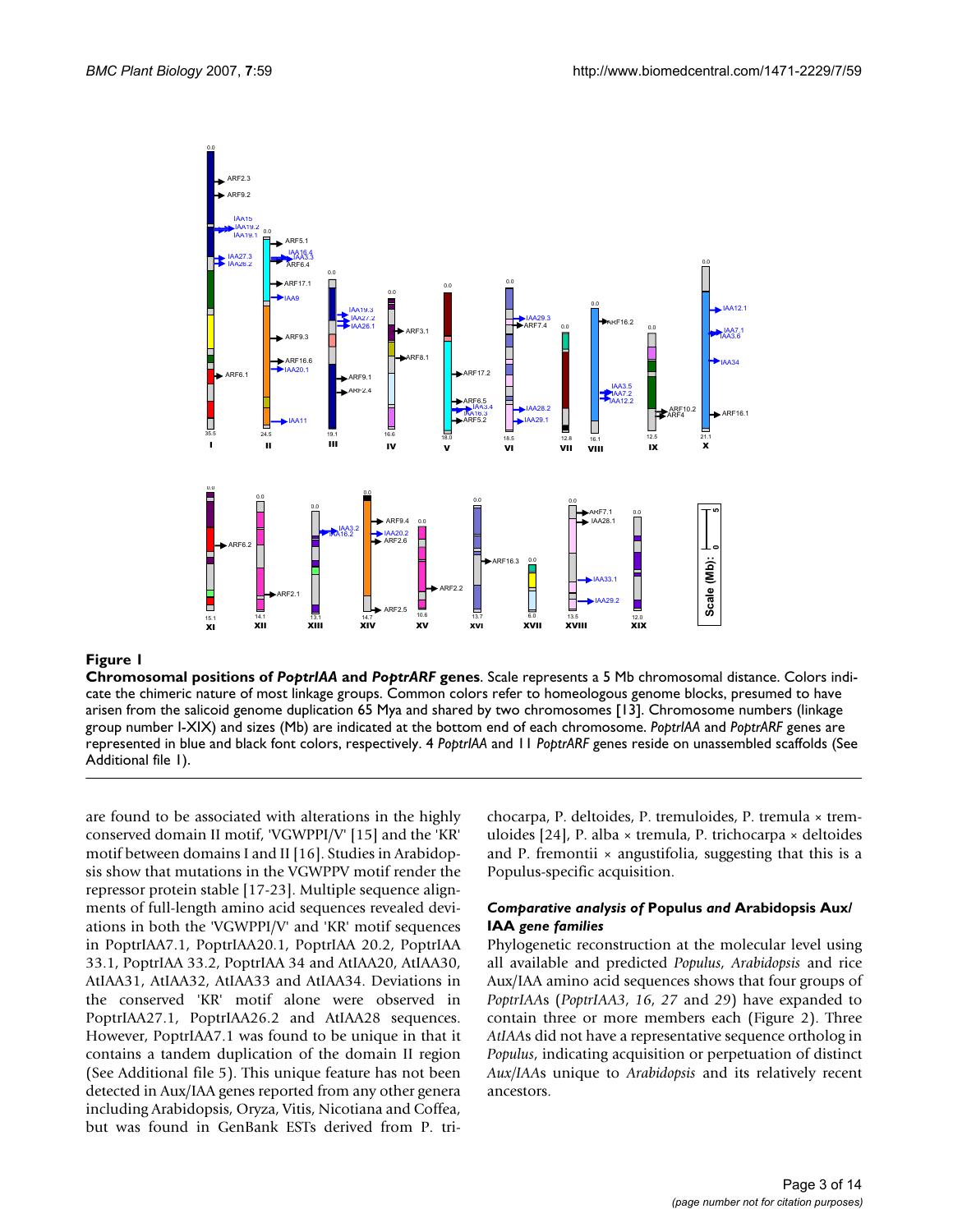

**Phylogenetic analysis of predicted full-length Aux/IAA protein sequences using Neighbor-Joining method**. Amino acid sequences of full-length predicted proteins were aligned using MUSCLE program. Tree was produced as described in methods. Bootstrap support is indicated at each node. Green boxes represent sustained expansion of subgroups in *Populus*.

There are four homologs of *AtIAA16*, *PoptrIAA16.1–16.4*, predicted in the *Populus* genome. Phylogenetic groupings suggest absence of *AtIAA16* orthologs from rice. *PoptrIAA16.3* and *PoptrIAA16.4* are likely co-orthologs of an ancestral gene lost in Arabidopsis. These co-orthologs have intact conserved domains and EST evidence supporting their functionality (See Additional files 1 and 5). Based on EST data, *PoptrIAA16.1* appears to express during wood formation (in cambial zone and tension wood), whereas *PoptrIAA16.3* and *16.4* appear to express in young leaves (See Additional file 6). A *PoptrIAA16.1-*like EST was previously reported from hybrid aspen to be expressed in the context of wood formation and a *PoptrIAA16.3*-like EST was shown to be expressed in dividing and expanding cells [24]. These findings are partially supported by our whole genome microarray data, which showed that *PoptrIAA16.1* was expressed in xylem, phloem, cortex, root and seed (See Additional files 7, 8 and 9).

However, there was no array evidence to support expression of PoptrIAA16.3 and PoptrIAA16.4 in young leaf tissues, though PoptrIAA16.3 was expressed at the stem apex, in apical vegetative buds, newly set reproductive buds of both genders, and in older leaves.

Two Aux/IAA proteins, IAA26/PAP1 (Phytochrome associated protein1) and IAA27 are known to interact with phytochrome A (PHYA) [25,26] and TMV replicase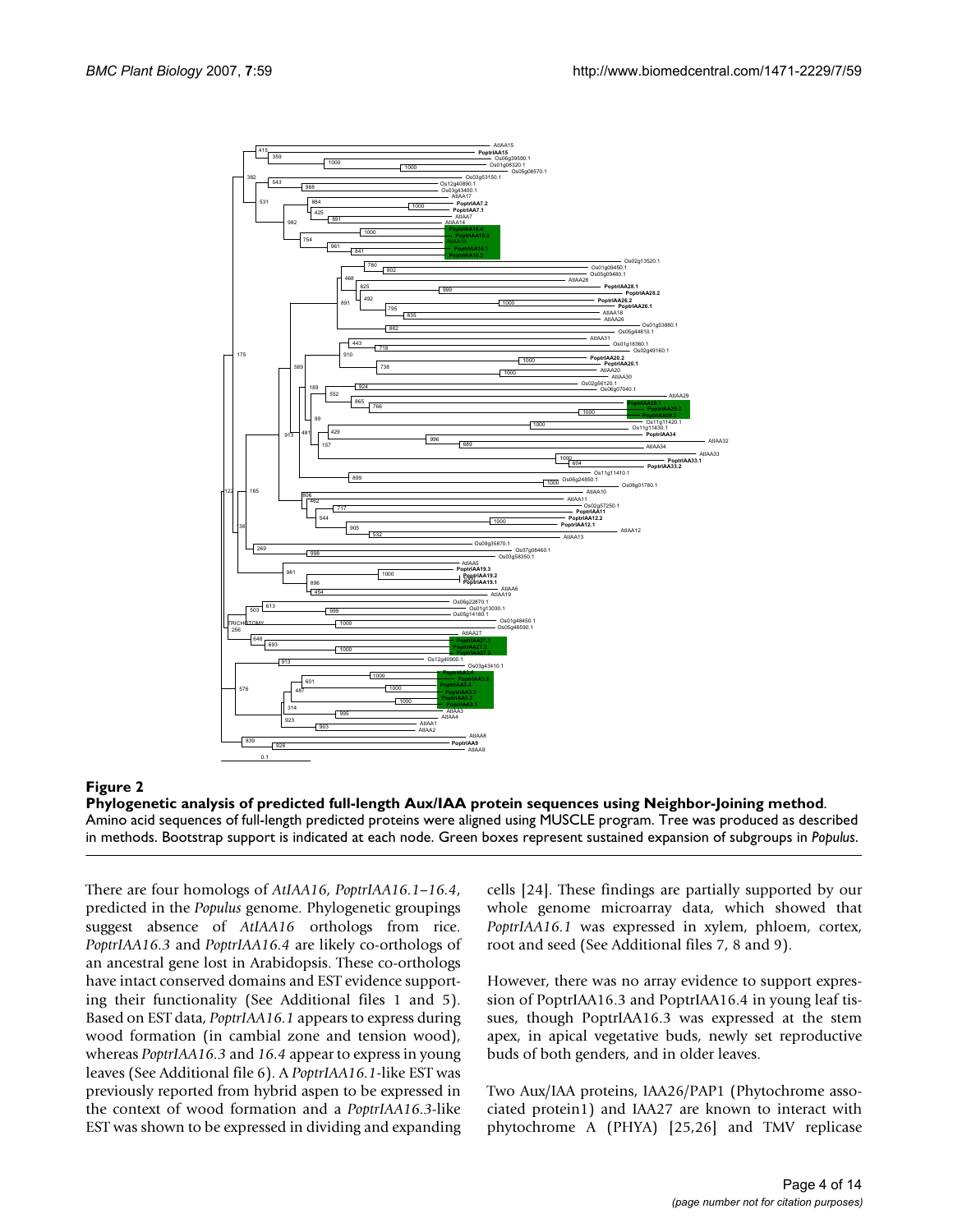[1,27,28]. *Populus* has three IAA27-like *Aux/IAA* genes. EST and microarray data suggest expression in shoot meristem, floral buds and dormant and active cambia (See Additional files 6, 7, 8 and 9). Possible affinity for interaction with PHYA protein suggests a role for PoptrIAA27 in external-stimuli-dependent cambium activation or growth status. *PoptrIAA26.1* and *PoptrIAA26.2* genes cluster closely with *AtIAA18* and *AtIAA26* and are expressed in shoot meristem, young and senescing leaves, male catkins, and floral buds. RT-PCR survey of *PoptrIAA26.1* and *PoptrIAA26.2* genes shows highest expression in young leaves. Since AtIAA26 and AtIAA27 proteins display binding affinity towards PHYA, it is likely that these *Populus* sequence orthologs are also involved in mediating the photoregulation of various tree developmental processes.

*PoptrIAA3.1–3.6* represent a six-member *PoptrIAA3* subgroup that groups closely with *AtIAA1–4*. This subgroup provides striking evidence for functional divergence following selective retention of duplicated genes. While the *Arabidopsis shy2* mutant, carrying a gain-of-function mutation in *AtIAA3*, has upcurled leaves, slower gravitropic response, shorter hypocotyls and fewer lateral roots [22], a functional role for *AtIAA4* is yet to be assigned. Genespecific real-time RT-PCR showed that genes in the *PoptrIAA3* subgroup display differential expression between leaf, stem and root tissues (Figure 3). *PoptrIAA3.2* was found to have a higher expression level by several fold in stem than in roots. In an earlier study of aspen *Aux/IAA* genes, the *PoptrIAA3.2*-like gene had highest expression in developing xylem [24], which is also supported by our microarray results (Figure 4). EST data suggest that *PoptrIAA3.1* and *3.2* appear to be preferentially expressed in the cambial zone and during wood formation (See Additional file 6), and the microarray data suggest that these genes are also strongly expressed in newly germinated seedlings. *PoptrIAA3.6*-like ESTs are found in libraries of dormant buds and senescing leaves. *PoptrIAA3.4* has a distinct expression pattern compared to other *PoptrIAA3* genes, with detectable ESTs in male and female catkins, and highest expression in floral buds as determined by the microarray (Figure 4).

#### *Identification and sequence analysis of* **Populus ARF**  *genes*

A total of 39 predicted *ARF* genes (henceforth referred to as *PoptrARF*) were found in the *Populus* genome, compared to 23 genes reported from the *Arabidopsis* genome (henceforth referred to as *AtARF*) [2] and to 25 genes reported from the rice genome (henceforth referred to as *OsARF*) [29]. *In silico* mapping of gene loci showed *PoptrARF* genes are present on all chromosomes except VII, XIII, XVII and XIX (Figure 1). Eleven out of 39 genes lie within unassembled scaffolds. Conserved domain evaluations showed that four gene models (*PoptrARF3.3, 6.3,*



#### **Figure 3**

**Expression analysis of** *PoptrIAA3* **subgroup genes using real-time RT- PCR**. Fold Change (\*) is represented relative to lowest value observed for the gene. Lowest value was determined by comparison of relative threshold cycle values for a specific gene across leaf, stem and root samples. Fold change was calculated by the formula 2-ΔΔCt, where  $\Delta\Delta$ Ct is the difference between  $\Delta$ Ct of a gene is a given tissue and the lowest value ΔCt observed for that gene in any of the three tissue types.  $\Delta$ Ct was estimated by the formula; (Ct of gene of interest) – (geometric mean of  $\Delta$ Ct of 18S RNA gene, control gene). Note that the relative fold change in expression of *PoptrIAA3.2* gene in stem with respect to root (tissue with lowest *PoptrIAA3.2* expression level) is 128, which has been represented on a discontinuous y-axis to capture the other lower fold change values observed.

*16.5 and 16.6*) appear to lack one or more domains that are otherwise conserved in their closest sequence ortholog (See Additional files 10, 11 and 12).

Sixteen PoptrARF gene pairs (82% of total) are estimated to be represented in chromosomal segmental duplications arising out of the salicoid whole genome duplication event. Two genes, PoptrARF16.4 and PoptrARF16.5, (5% of total) are represented as one tandem duplication pair. The Arabidopsis genome contains a group of seven tandemly duplicated ARF genes that thus far have not been observed in other plant species including Populus and rice.

#### *Comparative analysis of* **Populus** *and* **Arabidopsis ARF**  *gene families*

Phylogenetic analysis using known and predicted *Populus*, *Arabidopsis* and rice ARF protein sequences shows distinct gene family histories even between the two dicots (Figure 5). The ratio of activator ARFs (defined by the Q-rich middle region) in *Arabidopsis* and *Populus* is 1:2.6 whereas the ratio of repressor and other ARFs is 1:1.4, indicating a twofold enrichment of activator ARFs during *Populus* evolution.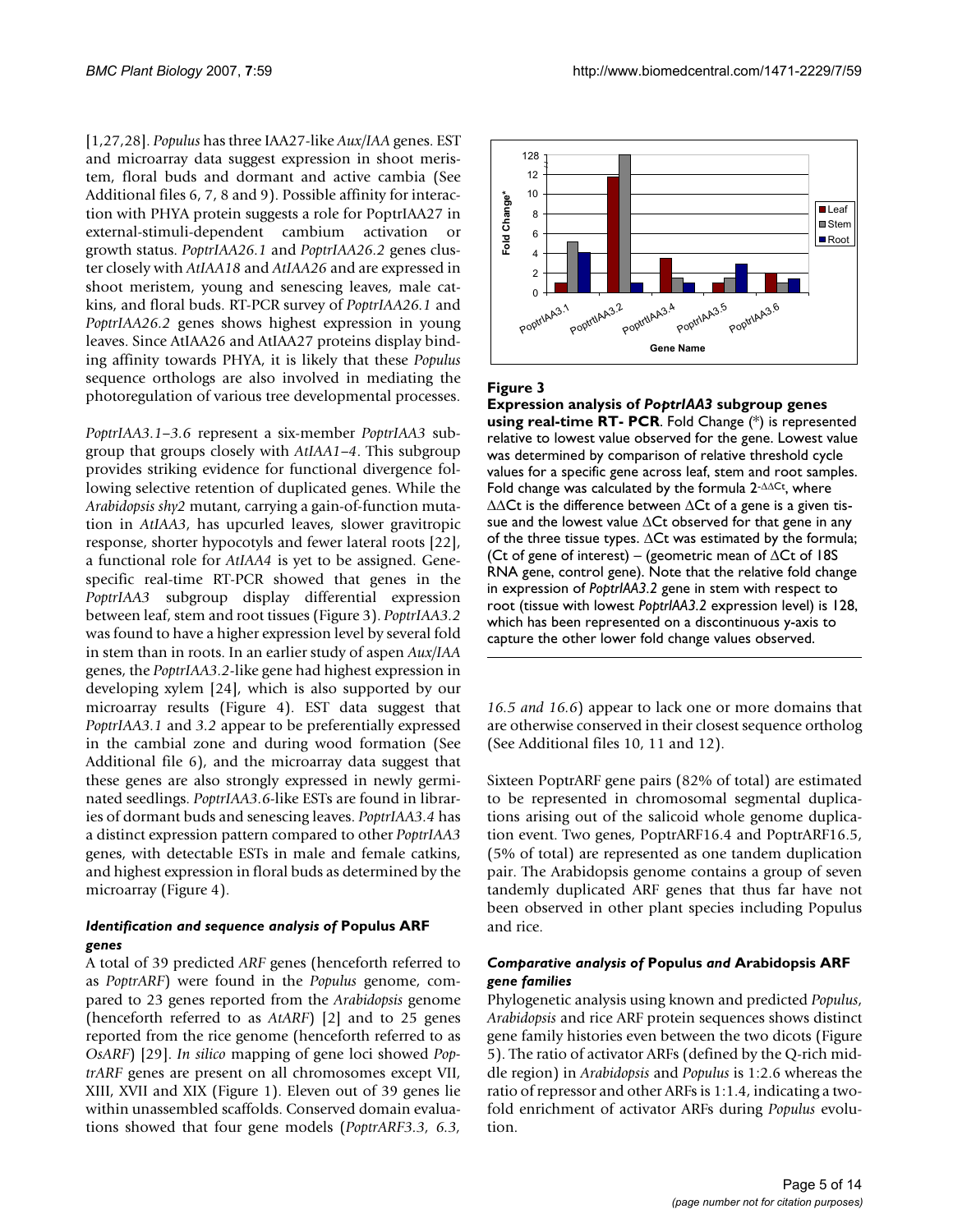

#### **Figure 4**

**Microarray expression support for** *PoptrIAA3* **subgroup**. Data are expressed as fold change from negative controls, which consisted of the 95th percentile signal from presumably unexpressed transposable element target sequences. Error bars represent standard errors from two biological replicates. G43h, germinant 43 hours after imbibition; ApB, apical bud; AxB, axillary bud; YFB, young female bud; YMB, young male bud; F, female catkin, post-fertilization; LPI1, leaf plastochron index 1; LPI2, leaf plastochron index 2; LPI5, leaf plastochron index 5; PC, phloem plus cortex. Samples are further defined in Additional file 17.

A pair of *Populus* genes, *PoptrARF7.3* and *PoptrARF 7.4*, was found to group closely with three *OsARF* genes but had no obvious *Arabidopsis* orthologs. The loss-of-function *ARF7* mutant displays altered leaf expansion, lateral root formation [30] and hypocotyl phototropism [31] in *Arabidopsis*. *PoptrARF7.3* has EST support from a tension wood library (See Additional file 6), and microarray data indicated that *PoptrARF7.3* has higher expression in xylem tissue (See Additional files 7, 8 and 9). It is possible that analogous to AtARF7's role in auxin dependent differential growth in aerial plant form [31], *PoptrARF7.3* may be involved in differential growth in woody stems in response to tension stress.

At least three different singleton *ArabidopsisARF* genes (*AtARF2, 6* and *16*) were found to cluster with four or more *Populus* genes each. *PoptrARF6.4* and *PoptrARF6.5* are likely co-orthologs of an ancestral gene lost in Arabidopsis. *AtARF 6* and its *Populus* co-orthologs have Q-rich middle regions. Potato *ARF6*, which is similar to *AtARF6*, is reported to be involved in meristem activation [32]. Sprouting buds, apical meristem and leaf tips were reported to have the highest *ARF6* transcript levels. While *PoptrARF6.1* has EST support from cambial zone and tension wood tissue libraries, *PoptrARF6.4*, has expression support from a dormant bud library and *PoptrARF6.2* has EST support from floral bud libraries. Furthermore, our microarray experiments indicated that the five members of the *PoptrARF6* subgroup showed differential patterns of expression. *PoptrARF6.1* and *6.4* were expressed at low levels, with peaks in mature leaves and phloem-cortex samples. In contrast, *PoptrARF6.2* and *6.3* were strongly expressed across most tissue types, with particularly strong expression in xylem, phloem, and vegetative and reproductive meristems. Finally, *PoptrARF6.5* was not significantly expressed in any of the tissues tested (See Additional files 7 and 8). Interestingly, *AtARF6* and *8* (double mutant) are associated with floral development in *Arabidopsis* [33]. They also display reduced stature, possibly due to reduced apical meristem activity. Though further experimental validation is required, preliminary information suggests that this subgroup has functional roles in controlling meristematic activity in distinct tissues and developmental stages.

*AtARF2* negatively regulates differential growth in *Arabidopsis* hypocotyls [34]. *AtARF2* mutants are reported to have defective floral structures [35]. T-DNA insertion mutants of *AtARF2* have larger rosette leaves and reduced number and size of other aerial organs including inflorescences [33]. *AtARF2* T-DNA insertion mutants also exhibit extra cell division and expansion in seeds and other vegetative and floral organs[35]. *Populus* has four putative *AtARF2* orthologs (Figure 5). *PoptrARF2.5* and *PoptrARF2.6* are likely co-orthologs of an ancestral gene lost in Arabidopsis. Based on microarray and EST support, *PoptrARF2.1* and 2.2 appear to express almost ubiquitously, with particularly strong expression in xylem and phloem. *PoptrARF2.3* and *PoptrARF2.4* were expressed in vegetative and floral buds, as well as in the cambial (cell division) zone. Tissue distribution of *Populus* ESTs and array results suggest that these sequence orthologs may possess similar functional contexts in *Populus* and *Arabidopsis*.

Characterization of the *ettin (ett*) mutant revealed that *AtARF3* is involved in floral meristem, gynoecium, stamen and perianth patterning [36]. *Populus* has three *ARF3*-like genes out of which, *PoptrARF3.1 and 3.2* had some EST and microarray expression support from vegetative and reproductive buds, but surprisingly these genes were most strongly expressed in xylem and phloem. *PoptrARF3.3* was not included on the microarray because the gene model was artificially truncated in the initial annotation.

*Monopteros* (*mp*), a loss-of-function *AtARF5* mutant, has a severely malformed embryonic axis and vascular system, and defective inflorescences where lateral flowers are completely lacking or reduced in number [37]. *Populus* has two putative orthologs of *AtARF5*, *PoptrARF5.1* and *5.2*, and RT-PCR and microarray results indicate slightly higher expression in roots compared to stem and leaves (See Additional files 7, 8 and 13). *Populus* EST and microarray data show that *PoptrARF5.2* is highly expressed in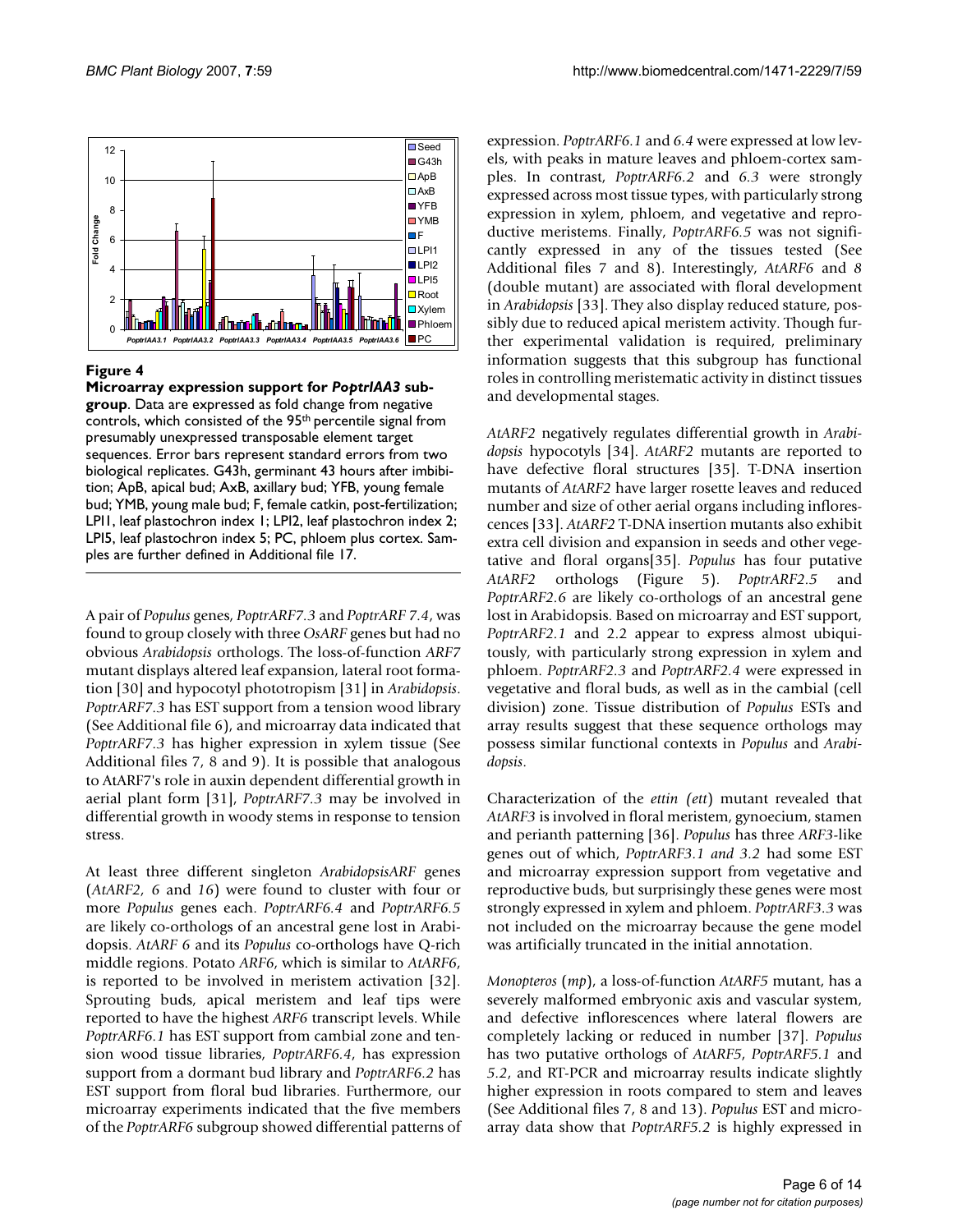

**Phylogenetic analysis of predicted full-length ARF protein sequences using Neighbor-Joining method**. Amino acids sequences of full-length predicted proteins were aligned using MUSCLE program. Tree was produced as described in methods. Bootstrap support is indicated at each node. Green and orange boxes represent sustained expansion of subgroups in *Populus* and *Arabidopsis*, respectively. Grey box represents the Q-rich activator ARF subgroup.

floral buds. It remains to be determined if these coorthologs could be considered as sub-functionalized with respect to *AtARF5* (or common ancestor) or if they play additional roles in tree development.

#### *Evolution, divergence and regulation of* **Aux/IAA** *and* **ARF**  *gene families*

Genome-wide duplications followed by a series of reciprocal tandem terminal fusions have resulted in a dramatic reorganization of the duplicated genome segments in *Populus*. Ensuing gene loss and expansion events have contributed toward divergence in gene family structures between the dicots, *Arabidopsis* and *Populus* [13,38]**.** Moreover, the modes of expansion, either through tandem or segmental duplication, differ between members of each gene family.

Phylogenetic analysis revealed a few subgroups such as IAA16 and ARF4 that contained sequence representatives in *Populus* and *Arabidopsis* but not in rice indicating that these subgroups were acquired or differentially retained in dicots post-divergence from monocots.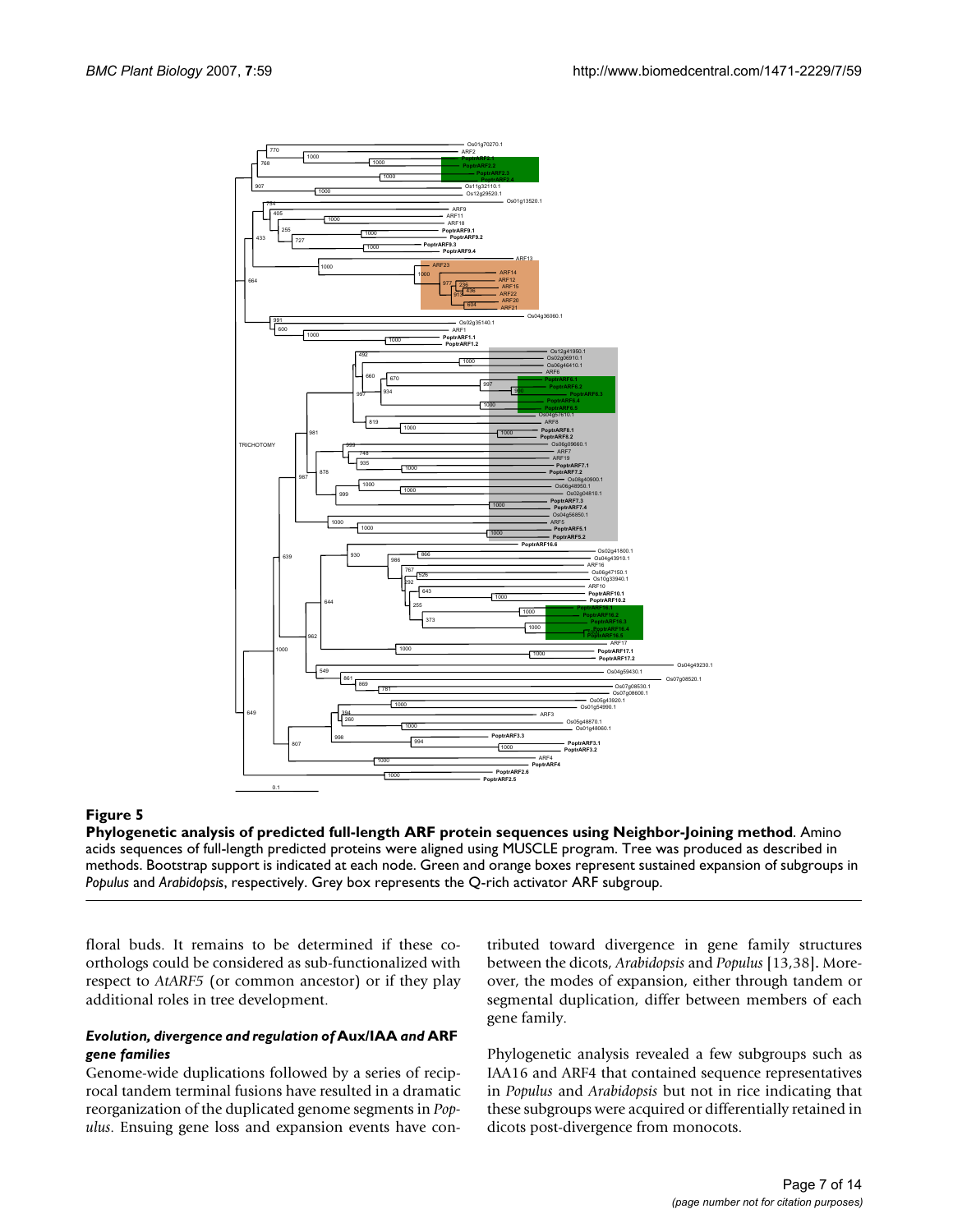Contrary to the *ARF* gene family, *Aux/IAA* gene family was observed to have expanded largely due to segmental duplications in *Arabidopsis* [38]. Segmental duplications have also contributed to expansion of both these gene families in rice [12,29]. Our study indicates that *PoptrIAA* as well as *PoptrARF* genes have been largely retained at a higher than average rate following the salicoid genomewide duplication and rearrangement events. On a genome-wide scale, approximately 14,000 of the 45,000 (~32%) predicted genes are retained in duplicated pairs resulting from the salicoid duplication event [13]. The retention rates for *PoptrIAA* and *PoptrARF* families are 80% and 82% respectively. This is in line with the expectation that genes involved in transcription regulation and signal transduction are preferentially retained following duplication [39-41]. The low proportion of retained tandem duplicates (5%) in the *PoptrARF* gene family compared to the *PoptrIAA* family is potentially due to constraints associated with dimer stoichiometry maintenance for ARF transcription factor activity as tandem clusters do exist for other *Populus* gene families [13]. Even though 43% of *PoptrIAA* genes are represented in tandem clusters of two to three genes each, nearly 86% of these tandem clusters have likely expanded and been retained following chromosome-level segmental duplication or whole-genome duplication events. These observations suggest that *PoptrIAA* and *PoptrARF* transcription factor families consist of genes originating primarily from high segmental (largescale) and secondarily from low tandem (small-scale) duplication events. Sub-functionalization, neo-functionalization and non-functionalization events associated with duplicate transcription factor genes carry a greater weight for functional ramifications such as the ability to differentially regulate auxin signal transduction pathways. It could be speculated, based primarily on our understanding of the functional role of the nearest *Arabidopsis* ortholog [33-35,42], that the presence of multiple ARF2 co-orthologs in the *Populus* genome could reflect the greater need for temporal control on cell division and expansion in the context of flowering, senescence and abscission in *Populus*, a perennial deciduous tree that exhibits seasonal dynamics and transitioning between juvenile to mature to reproductive stages across a timespan of years as opposed to days as in the annual *Arabidopsis*. Considering the complexity of ARF- and Aux/IAAmediated regulation, the reasons for and implications of diversification will require further understanding using evolutionary systems biology studies [43].

Closely-related *ARF*s that represent pairs of sister loci have been found to have strong double-mutant phenotypes and overlapping expression domains [33]. Furthermore, interaction affinities were found to be stronger among intra-group (activator or repressor ARF groups) members when compared to inter-group members [44]. Moreover,

single and double mutants resulting from *AtIAA12* gainof-function and *ARF5* loss-of-function mutants have similar mutant phenotypes. It is proposed that *ARF5* may act in a positive and *IAA12* in negative regulatory way to control embryogenesis and root meristem development in an auxin-dependent manner [21]. RT-PCR results show that *PoptrARF5* and *PoptrIAA12* genes display contrasting expression patterns in roots (See Additional file 13). The high expression of *PoptrARF5* in roots and low expression of *PoptrIAA12* suggests that they may co-regulate root development in *Populus* in an auxin dependent manner. The potential number of heterotypic interactions between *Populus* ARFs and Aux/IAAs are likely several times greater than the number of members in these two large gene families. This may contribute to higher-order auxin signal and response mechanisms needed by perennial plants to achieve greater developmental plasticity.

The auxin response mechanism has recently been shown to be also regulated through small noncoding RNA species; microRNA (miRNA) and trans-acting short-interfering RNA (ta-siRNA). *AtARF 10*, *16* and *17* are known to be regulated by miR160, a miRNA group that is highly conserved across the plant kingdom [45,46] and *AtARF6* and *AtARF8* have shown to be regulated by miR167 [47]. Both miR160 and miR167 families are predicted to be two-fold overrepresented in the *Populus* genome when compared to *Arabidopsis* [13]. Target sequences for miR160 have been detected in *PoptrARF10.1*-*10.2*, *PoptrARF16.1–16.5* and *PoptrARF17.1–17.2* and miR167 targets have been found in *PoptrARF6.1–6.3* and *PoptrARF8.1–8.2*.

*TAS3* ta-siRNA has been shown to mediate post-transcriptional regulation of *ARF3* and *ARF4* gene expression [48,49] and to play a key role in juvenile to adult phase transition in *Arabidopsis* [50,51]. The ta-siRNA target site sequences were reported to be conserved among *AtARF2*, *AtARF3* and *AtARF4* and related rice and wheat sequences [49]. Homologous conserved sites were found to occur once in *PoptrARF2.2* and *PoptrARF2.6* and twice in *PoptrARF3.1*, *PoptrARF3.2* and *PoptrARF4* genes. GenBank database searches showed that grape, tobacco, medicago and tomato ARF3-like sequences also carry two conserved ta-siRNA target sites. The individual *PoptrARF* coorthologs as well as the different genes represented in the miR and tasiR groups provide myriad opportunities for complex regulatory interactions of auxin-related transcription in *Populus*.

#### **Conclusion**

This study identified the suites of *Aux/IAA* and *ARF* genes in the *Populus* genome and revealed their gene family structures. Comparative genomics with *Arabidopsis* and rice suggested that the two gene families have a common origin, including conservation of activator groups in ARF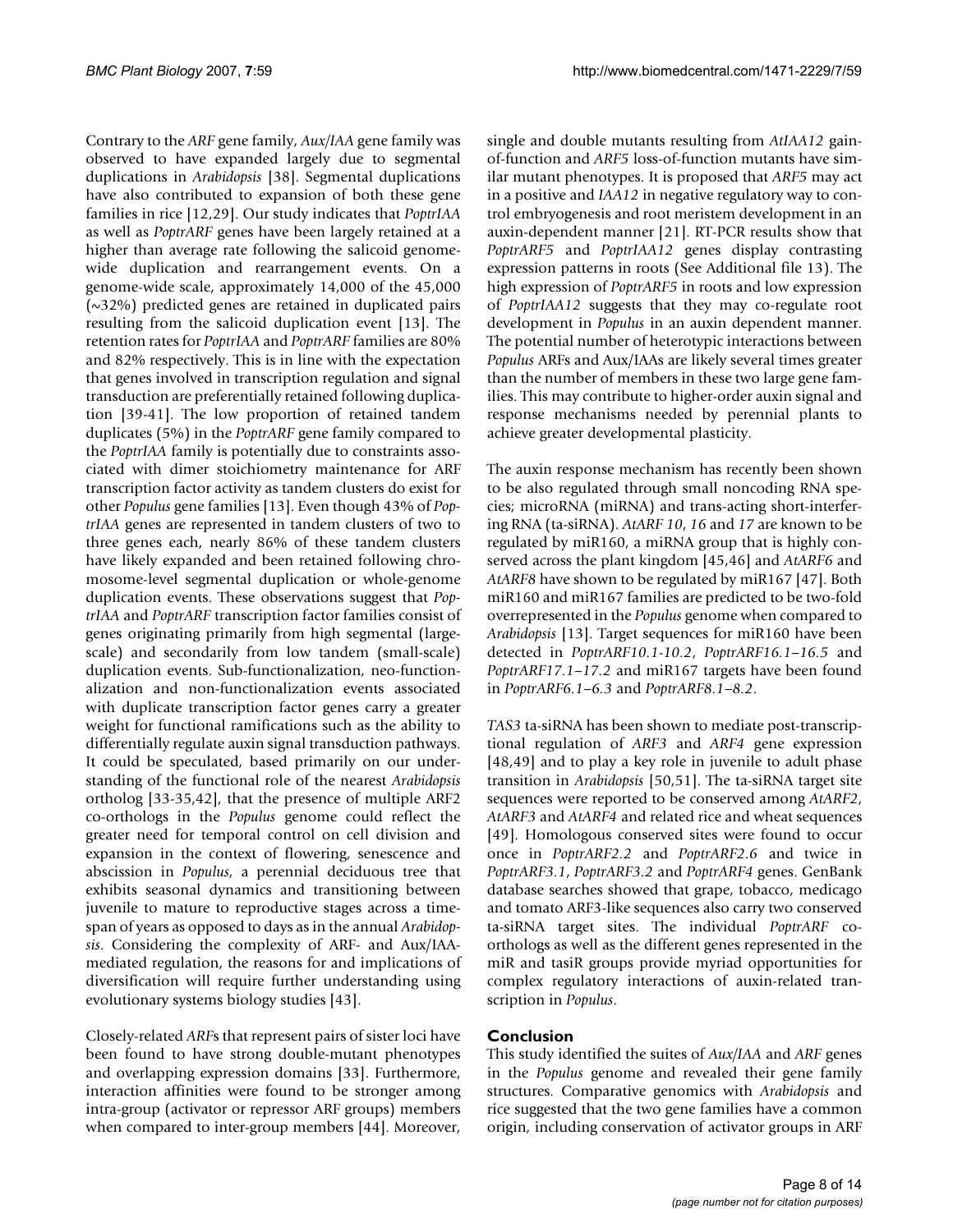gene families of all three genomes, but have experienced separate evolutionary histories, diverging in important ways, including the lack of large clusters of tandemly duplicated *AtARF* genes from *Populus* and rice, lack of *PoptrARF7.3* and *PoptrARF7.4* orthologs in *Arabidopsis* and substantial expansion of certain *PoptrIAA* and *PoptrARF* subgroups through large-scale segmental duplications. Overall, the gene family structures of *Populus* and *Arabidopsis* displayed a greater degree of conservation with each other than in comparison with the monocot plant, rice.

The *Populus* genome sequence and the findings reported here provide new opportunities to facilitate postulation and exploration of hypotheses linking auxin response regulatory genes to conserved core plant processes, as well as perennial plant features such as wood development, longdistance nutrient and water movement, seasonal dynamics, and disease resistance. Targeted reverse genetics studies, high-resolution spatiotemporal expression surveys as well as investigations of *in vivo* homo- and hetero-dimerization affinities of the various *Aux/IAA* and *ARF* gene family members among taxa will need to be carried out to understand how the molecular functions of these genes translate into a diverse suite of auxin-mediated effects at the whole-plant level. Further studies on basic aspects of the functional contexts of Aux/IAA and ARF proteins will open opportunities for applications in agricultural, forestry, environmental and energy sectors. One such application includes ongoing functional genomics studies to investigate the roles of *PoptrIAA* and *PoptrARF* genes in carbon allocation and carbon sequestration.

#### **Methods**

#### *Identification of* **Aux/IAA** *and* **ARF** *gene families in*  **Populus**

Genes were initially identified using Pfam domain IDs assigned to predicted *Populus* gene models in the JGI (DOE Joint Genome Institute, CA) annotation pipeline [13], and by using *Arabidopsis* ARF and Aux/IAA proteins [2,11] as queries in BLASTP searches of predicted *Populus* proteins (*Populus* Genome v 1.1, January 2007). *Populus* proteins identified in this initial search were used as query sequences in additional BLASTP searches of the predicted *Populus* protein set for exhaustive identification of divergent *Populus* gene family members. Redundant and invalid gene models were verified based on gene structure, intactness of conserved motifs, EST support and synteny analysis. We have also included in our study an incomplete gene model (fgenesh4\_pg.C\_scaffold\_1006000001) representative of *PoptrARF6.3* because this gene model is flanked by a sequence gap followed by the conserved ARF amino terminus domains, which could potentially be corrected into a complete gene model in the upcoming version of the genome. Furthermore, this gene showed very strong evidence of expression based on microarray analyses. Sequence conservation and microsynteny analysis of *Populus* gene models with *Populus* homeologous (duplicated) genomic regions and the *Arabidopsis* genome was conducted using the Vista Browser tool with default curve calculation parameters; nucleotide sequence 'conservation identity' of 70% and 'minimum conservation width' of 100 bp [52]. One gene model per locus, which included some JGI annotated models representing the promoted or reference set, were used in this study. It should also be noted that in the current version of the genome  $(v 1.1)$ , some of the scaffolds could potentially represent haplotypes and not unique unassembled genomic regions. Gene nomenclature is based on the consensus standard established by the International *Populus* Genome Consortium (IPGC) to distinguish *Populus trichocarpa* from other *Populus* species.

#### *Chromosomal mapping of* **PoptrIAA** *and* **PoptrARF**  *genes and estimation of duplicate genes*

Information on chromosomal location was gathered from the *Populus* genome browser [53]. Chromosomal locations were determined by integrating the genome assembly with a microsatellite-based genetic map for *P*. *trichocarpa* × *P*. *deltoides* [13,54]. The physical chromosomal location was represented in a graphical output by scaling the 19 chromosomes (depicting regions of genome-wide duplications as in Tuskan *et al*., 2006) followed by scale-guided positioning or mapping of the loci. Identification of homeologous chromosome segments resulting from whole-genome duplication events was accomplished as described in Tuskan et al., 2006. Briefly, global alignments were performed using the double-affine Smith-Waterman algorithm. Genetic distances between pairs were calculated as the proportion of fourfold degenerate nucleotide sites that underwent transversions (4DTV distance). 4DTV stands for four-fold synonymous (degenerative) third-codon transversion. It represents a transversion in the third nucleotide position within four codons that does not result in a change in corresponding amino acid identity within the protein it codes for. Such an estimate of synonymous mutation rate within a transcribed region of a gene but not in region that experiences selection is a conserved means of estimating divergence within the more recent evolutionary past. Distances corresponding to the 'salicoid' whole-genome duplication events were delineated based on discrete peaks in 4DTV distributions. Duplicated segments were defined as regions on different linkage groups or scaffolds containing six or more homeologous pairs with similar 4DTV values, with fewer than 25 nonhomeologous genes intervening. Gene pairs resulting from the 'salicoid' duplication (apparently common to the Salicaceae) were defined by 4DTV values between 0.04 and 0.17. Microsynteny in flanking regions of segmental duplicates was verified using the Genome Browser. Tandemly duplicated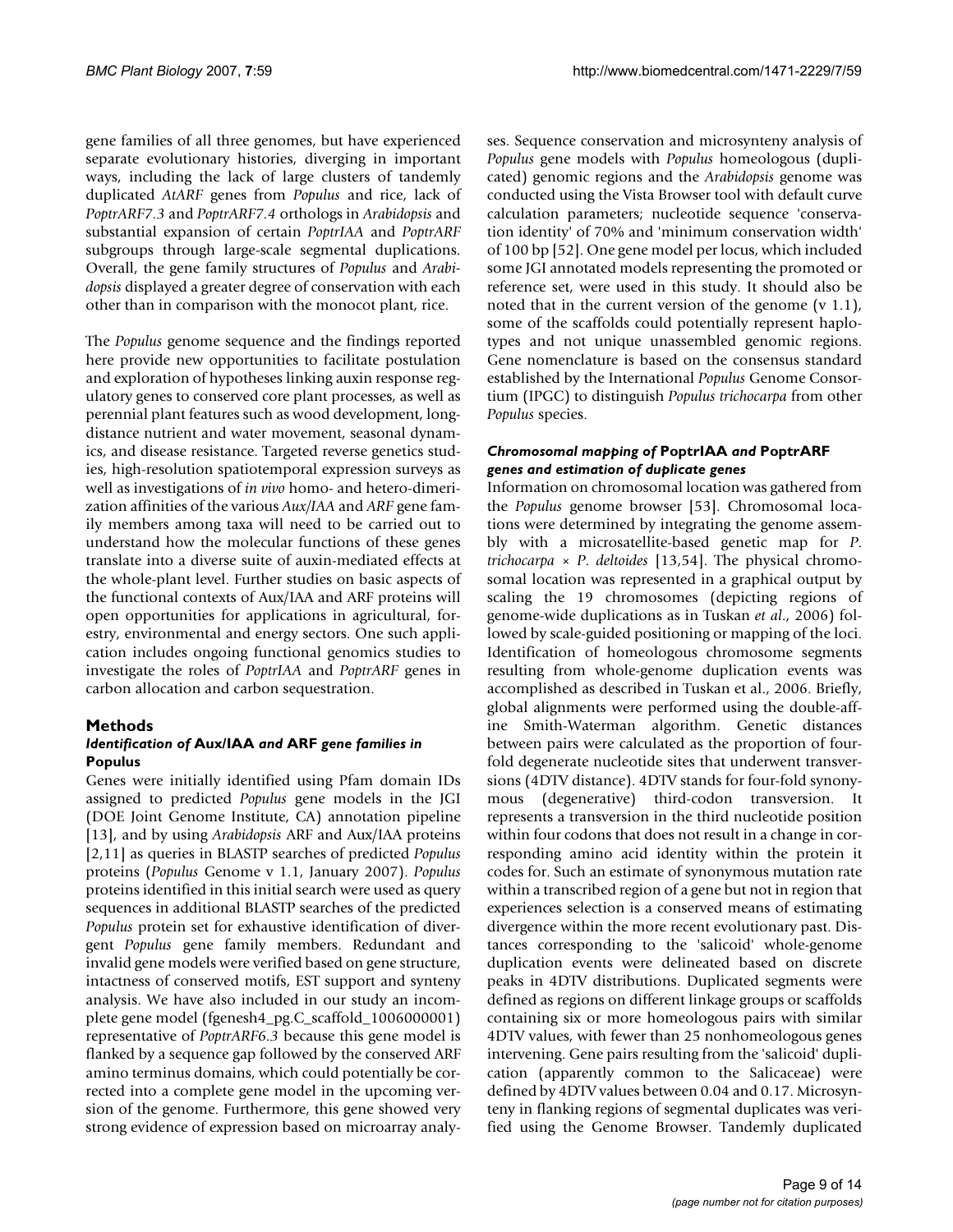genes that matched the same homeolog were only counted once for this analysis.

#### *Sequence and phylogenetic analysis*

Conserved protein motifs were determined from CDsearches [55] and using MEME-MAST programs [56,57]. Sequence identity between two genes was determined using the bl2seq tool [58]. Multiple sequence alignments were performed using MUSCLE sequence alignment program [59]. Phylogenetic trees were constructed in two ways using amino acid sequence alignments of conserved regions or full-length sequences of all predicted proteins in *Aux/IAA* and *ARF* gene families of *Populus*, *Arabidopsis* [2,9,11] and rice [12,29]. *Arabidopsis* and rice sequences were obtained from TAIR and TIGR databases. Unrooted PHYLIP trees with 1000 bootstraps were generated by Neighbor-Joining method using ClustalX 1.83 program. Phylograms were visualized in TreeView v1.6.6. Bayesian phylogenetic analysis of conserved, collated and aligned Aux/IAA (See Additional file 14) and ARF amino acid sequences (See Additional file 15) was performed using the MRBAYES (version 3.1.2) package [60,61]. We used the WAG substitution frequency matrix [62] with amongsites rate variation modeled by means of a discrete γ distribution with four equally probable categories. Two independent runs of 1–2 million Monte Carlo Markov Chain generations with four chains each were run. Trees were sampled every 100 generations and stationary phase and burnin value was determined by plotting the likelihood scores against number of generations. Posterior probabilities calculated from consensus are shown on branches.

#### *RNA isolation and real-time PCR analysis*

Leaf, stem and root tissue material were collected from greenhouse-grown *P*. *trichocarpa* (Nisqually-1)plants and immediately frozen in liquid nitrogen. Total RNA was extracted from plant samples using plant RNeasy kit (Qiagen, CA) followed with DNase I treatment. The quality and quantity of RNA was evaluated using a Nanodrop spectrophotometer and gel electrophoresis. cDNA was synthesized from two micrograms of RNA using Super-ScriptIII (Invitrogen, CA) according to manufacturers' instructions. Real-time PCR was carried out using cDNA, primer pairs (See Additional file 16) and iQ SYBR mix (BioRad, CA). Samples were run in triplicate in an iCycler real-time PCR machine (BioRad, CA) and normalized with respect to18S threshold cycle values. Fold change was calculated by the formula  $2$ - $\Delta\Delta$ Ct, where  $\Delta\Delta$ Ct is the difference between ΔCt of a gene in a given tissue and the lowest value ΔCt for that gene in any of the three tissue types. ΔCt was estimated by the formula; Ct of gene of interest – geometric mean of ΔCt of 18S RNA gene (control gene). EST information was obtained from GenBank and the *Populus* EST database, PopulusDB [63].

#### *Microarray analysis*

We used a whole genome microarray that we designed together with NimbleGen Systems, Inc. The array targets 55,794 predicted transcripts from the poplar genome sequencing project. There are three different isothermal 60 mer probes per target, designed for maximum specificity. All probes are replicated once on the array for a total of over 385,000 probes synthesized *in situ* on glass slides [64].

Tissues for microarray hybridizations were obtained from field and greenhouse-grown trees, and tissue collection methods varied depending on the tissue type. All tissue was obtained from *Populus trichocarpa* clone Nisqually-1, except for floral tissue and seeds, which were collected from trees growing in the wild near Corvallis, Oregon. Tissues and abbreviations are listed in Additional file 17. Two biological replicates were used for each of 12 tissue types, and three biological replicates were used for xylem and phloem samples. RNA was extracted as described for RT-PCR analyses. Labeling, hybridization, and scanning were carried out by NimbleGen using their standard expression array protocols.

Array data (See Additional file 18) were normalized using the NimbleGen microarray data processing pipeline (NMPP) [65]. We used a two step normalization procedure starting with an initial quantile normalization among replicates within each tissue, and then a global normalization to adjust all tissues to a similar baseline. Gene-level analyses were performed using the mean normalized fluorescence values for all probes and replicates. For negative controls we used probes targeting 3,149 transposable elements that were contaminants in the initial release of *Populus* gene models. This approach is warranted because the vast majority of these elements will be quiescent at any particular time, an assumption that is supported by the significantly lower hybridization signals from these probes compared to all other groups of targets on the array (data not shown). For each experiment we defined the expression threshold as the 95<sup>th</sup> percentile of the fluorescence values for all negative control targets. Relative expression of individual genes was assessed as foldchange from this negative control threshold value. A twofold change was considered to be evidence of significant expression.

#### **Authors' contributions**

UCK carried out the sequence, phylogenetic and expression analyses and drafted the manuscript. SPD contributed to sequence analysis and together with AMB generated the microarray data and carried out data analysis. GAT contributed to the conception of the study. All authors read and approved the final manuscript.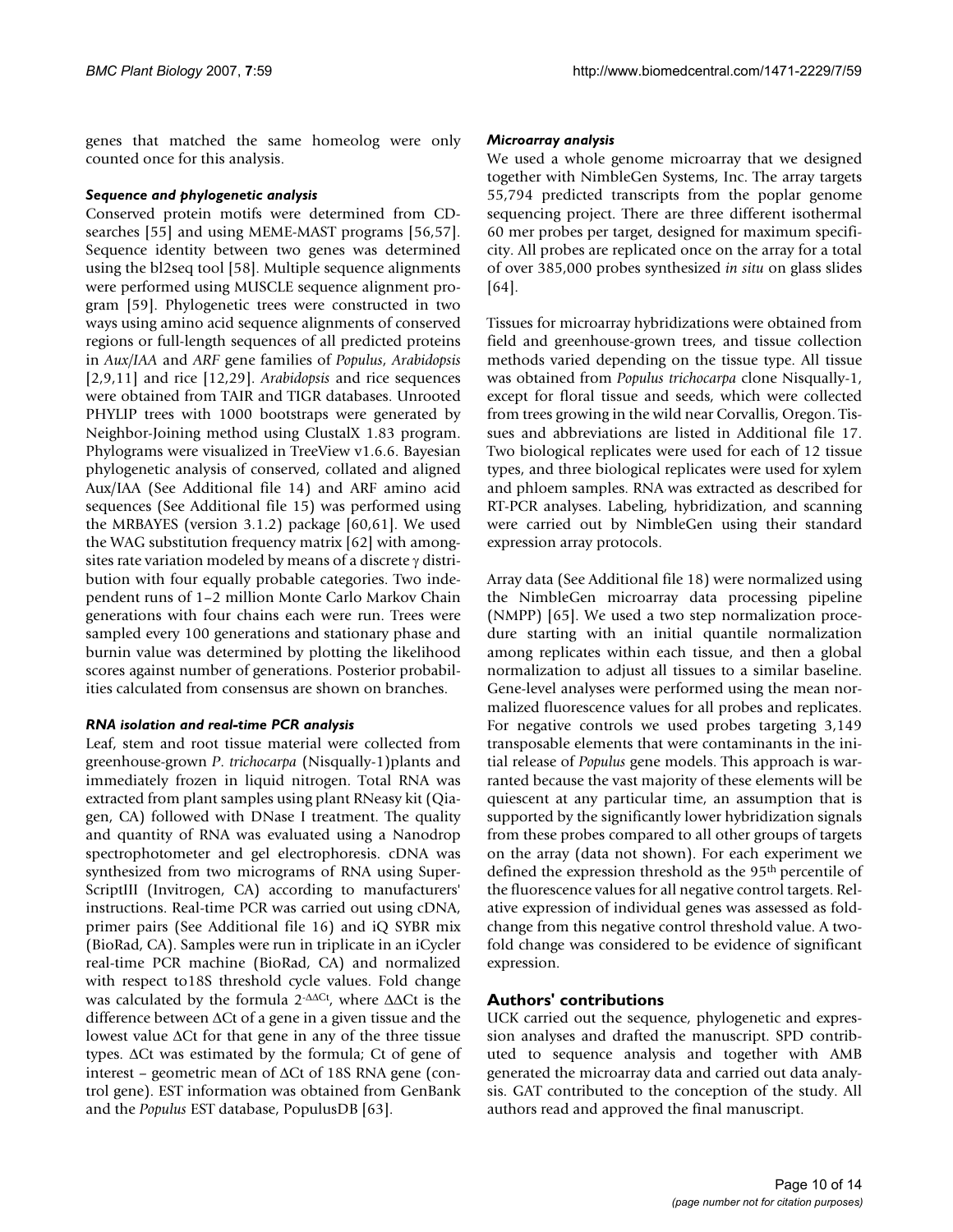# **Additional material**

#### **Additional File 1**

*List of all* ARF *and* Aux/IAA *genes predicted in the* P. trichocarpa *genome.*

Click here for file

[\[http://www.biomedcentral.com/content/supplementary/1471-](http://www.biomedcentral.com/content/supplementary/1471-2229-7-59-S1.xls) 2229-7-59-S1.xls]

# **Additional File 2**

*Summary of Vista conservation- microsynteny analysis. "yes" and "no" refer to existence of at least 70% identity within a 100 bp sliding window between Poplar v.1.0, Poplar duplicates and* Arabidopsis thaliana *sequences.*

Click here for file

[\[http://www.biomedcentral.com/content/supplementary/1471-](http://www.biomedcentral.com/content/supplementary/1471-2229-7-59-S2.xls) 2229-7-59-S2.xls]

# **Additional File 3**

*Multiple sequence alignment of full-length amino acid sequences of predicted* Populus*,* Arabidopsis *and rice Aux/IAA proteins. Sequences were aligned using MUSCLE program. Consensus sequence is indicated at the bottom of the alignment.*

Click here for file

[\[http://www.biomedcentral.com/content/supplementary/1471-](http://www.biomedcentral.com/content/supplementary/1471-2229-7-59-S3.pdf) 2229-7-59-S3.pdf]

# **Additional File 4**

*Multiple sequence alignment of conserved regions of predicted* Populus*,*  Arabidopsis *and rice Aux/IAA protein sequences. Sequences were aligned using MUSCLE program. Consensus sequence is indicated at the bottom of the alignment.*

Click here for file

[\[http://www.biomedcentral.com/content/supplementary/1471-](http://www.biomedcentral.com/content/supplementary/1471-2229-7-59-S4.pdf) 2229-7-59-S4.pdf]

# **Additional File 5**

*Prediction of conserved domains in full-length amino acid sequences of predicted* Populus*,* Arabidopsis *and rice Aux/IAA proteins. Conserved domains were predicted using the MEME and MAST programs. Motif number 6 represents the conserved domain I, Motif number 3 represents the conserved domain II, Motif number 2 represents the conserved domain III and Motif numbers 1, 4 and 5 represent the conserved domain IV.* Click here for file

[\[http://www.biomedcentral.com/content/supplementary/1471-](http://www.biomedcentral.com/content/supplementary/1471-2229-7-59-S5.pdf) 2229-7-59-S5.pdf]

# **Additional File 6**

*EST support for* Populus Aux/IAA *and* ARF *genes. Numbers indicate the number of ESTs represented in each tissue library. Source: the* Populus *EST database, PopulusDB.*

Click here for file

[\[http://www.biomedcentral.com/content/supplementary/1471-](http://www.biomedcentral.com/content/supplementary/1471-2229-7-59-S6.xls) 2229-7-59-S6.xls]

# **Additional File 7**

*Fold change data from microarray expression analyses for* PoptrIAA *and*  PoptrARF *genes. Data are presented as normalized expression values of target genes relative to the 95th percentile of expression values for transposable element targets (presumably unexpressed). Genes with a greater than 2-fold difference from negative controls are highlighted in bold. Sample abbreviations are defined in Additional file 17.*

Click here for file

[\[http://www.biomedcentral.com/content/supplementary/1471-](http://www.biomedcentral.com/content/supplementary/1471-2229-7-59-S7.xls) 2229-7-59-S7.xls]

#### **Additional File 8**

*Normalized raw data from microarray expression analyses for* PoptrIAA *and* PoptrARF *genes. Data were normalized using quantile normalization within replicates and then across tissue types. Data are presented as relative expression values. Also included are 95th percentile of normalized expression for negative control probes. Sample abbreviations are defined in Additional file 17.*

Click here for file

[\[http://www.biomedcentral.com/content/supplementary/1471-](http://www.biomedcentral.com/content/supplementary/1471-2229-7-59-S8.xls) 2229-7-59-S8.xls]

# **Additional File 9**

*Temperature diagram representation of microarray results. Figures are temperature diagrams with intensity of signal calculated in columns, which are derived from means for all data for a particular tissue type. The bottom line in each figure represents the negative control. Red means higher expression, dark blue means lower expression. Sample abbreviations are defined in Additional file 17.*

Click here for file

[\[http://www.biomedcentral.com/content/supplementary/1471-](http://www.biomedcentral.com/content/supplementary/1471-2229-7-59-S9.pdf) 2229-7-59-S9.pdf]

# **Additional File 10**

*Multiple sequence alignment of full-length amino acid sequences of predicted* Populus*,* Arabidopsis *and rice ARF proteins. Sequences were aligned using MUSCLE program. Consensus sequence is indicated at the bottom of the alignment.*

Click here for file

[\[http://www.biomedcentral.com/content/supplementary/1471-](http://www.biomedcentral.com/content/supplementary/1471-2229-7-59-S10.pdf) 2229-7-59-S10.pdf]

# **Additional File 11**

*Multiple sequence alignment of conserved regions of predicted* Populus*,*  Arabidopsis *and rice ARF protein sequences. Sequences were aligned using MUSCLE program. Consensus sequence is indicated at the bottom of the alignment.*

Click here for file

[\[http://www.biomedcentral.com/content/supplementary/1471-](http://www.biomedcentral.com/content/supplementary/1471-2229-7-59-S11.pdf) 2229-7-59-S11.pdf]

# **Additional File 12**

*Prediction of conserved domains in full-length amino acid sequences of predicted* Populus*,* Arabidopsis *and rice ARF proteins. Conserved domains were predicted using the MEME and MAST programs. Motif numbers 1, 2, 3, 4, 7 and 11 represent the conserved B3 domain. Motif numbers 6, 8 and 12 represent the conserved auxin response domain and Motif numbers 5 and 10 represent the conserved C-terminal Aux/IAA domain (III and IV).*

Click here for file

[\[http://www.biomedcentral.com/content/supplementary/1471-](http://www.biomedcentral.com/content/supplementary/1471-2229-7-59-S12.pdf) 2229-7-59-S12.pdf]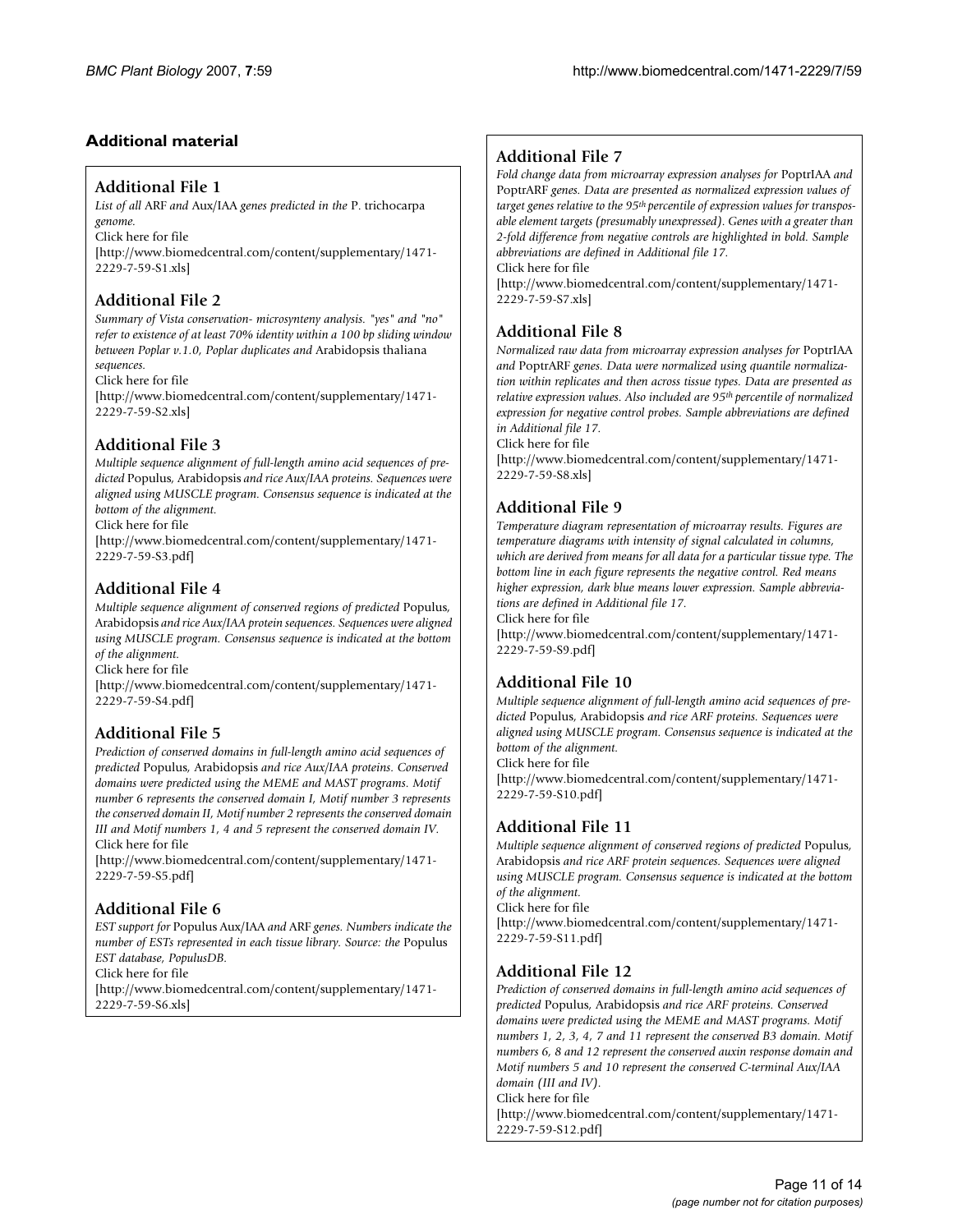### **Additional File 13**

*Expression analysis of* PoptrARF5 *and* PoptrIAA12 *genes using real-time RT-PCR. \* Fold Change is represented relative to lowest value observed for the gene. Lowest value was determined by comparison of relative threshold cycle values for a specific gene across leaf, stem and root samples. Fold change was calculated by the formula 2-*ΔΔ*Ct, where* ΔΔ*Ct is the difference between* Δ*Ct of a gene is a given tissue and the lowest value* Δ*Ct for that gene in any of the three tissue types.* Δ*Ct was estimated by the formula; (Ct of gene of interest) – (geometric mean of* Δ*Ct of 18S RNA gene, control gene).*

Click here for file

[\[http://www.biomedcentral.com/content/supplementary/1471-](http://www.biomedcentral.com/content/supplementary/1471-2229-7-59-S13.pdf) 2229-7-59-S13.pdf]

# **Additional File 14**

*Bayesian phylogenetic analysis of conserved regions of predicted Aux/IAA protein sequences using MRBAYES. Amino acid sequences of full-length predicted proteins were aligned using MUSCLE program. Tree was produced using conserved collated regions (See Additional file 4) as described in methods. Posterior probabilities calculated from consensus are shown on branches. Green boxes represent sustained expansion of subgroups in*  Populus*.*

Click here for file

[\[http://www.biomedcentral.com/content/supplementary/1471-](http://www.biomedcentral.com/content/supplementary/1471-2229-7-59-S14.pdf) 2229-7-59-S14.pdf]

#### **Additional File 15**

*Bayesian phylogenetic analysis of conserved regions of predicted ARF protein sequences using MRBAYES. Amino acid sequences of full-length predicted proteins were aligned using MUSCLE program. Tree was produced using conserved collated regions (See Additional file 11) as described in methods. Posterior probabilities calculated from consensus are shown on branches. Green and orange boxes represent sustained expansion of subgroups in* Populus *and* Arabidopsis*, respectively. Grey box represents the Q-rich activator ARF subgroup.*

Click here for file

[\[http://www.biomedcentral.com/content/supplementary/1471-](http://www.biomedcentral.com/content/supplementary/1471-2229-7-59-S15.pdf) 2229-7-59-S15.pdf]

#### **Additional File 16**

*Nucleotide sequences of primers used in RT-PCR experiments.* Click here for file [\[http://www.biomedcentral.com/content/supplementary/1471-](http://www.biomedcentral.com/content/supplementary/1471-2229-7-59-S16.xls) 2229-7-59-S16.xls]

#### **Additional File 17**

*Tissues used for microarray experiments. A description of sources of RNA and collection methods for array experiments.* Click here for file [\[http://www.biomedcentral.com/content/supplementary/1471-](http://www.biomedcentral.com/content/supplementary/1471-2229-7-59-S17.xls) 2229-7-59-S17.xls]

### **Additional File 18**

*Microarray data for* PoptrIAA *and* PoptrARF *gene families from the NimbleGen* Populus *whole genome microarray version 1.0. Data are means among all probes for the specified target, normalized as described in the text. Different columns for the same tissue type are biological replicates. Negative controls are 95th percentile of expression levels for 3155 Transposable Elements from the* Populus *genome.*

Click here for file

[\[http://www.biomedcentral.com/content/supplementary/1471-](http://www.biomedcentral.com/content/supplementary/1471-2229-7-59-S18.xls) 2229-7-59-S18.xls]

#### **Acknowledgements**

The authors would like to thank the International *Populus* Genome Consortium for sequencing, assembling and annotating the *Populus* genome and for sharing the *Populus* EST database and the Vista browser tool. We also thank S. Mane, P. Dharmawardhana and O. Crasta for help with microarray data analysis and the three anonymous reviewers for their helpful comments. This research was supported by the U.S Department of Energy, Office of Science, Biological and Environmental Research (project title; "Genome-Enabled Discovery of Carbon Sequestration Genes in *Populus*") to GAT and DOE/BER grant no. DE-FG02-06ER64185 to AMB. Oak Ridge National Laboratory is managed by UT-Battelle, LLC, for the U.S. Department of Energy under contract DE-AC05-00OR22725.

#### **References**

- 1. Abel S, Theologis A: **[A polymorphic bipartite motif signals](http://www.ncbi.nlm.nih.gov/entrez/query.fcgi?cmd=Retrieve&db=PubMed&dopt=Abstract&list_uids=7655509) [nuclear targeting of early auxin-inducible proteins related to](http://www.ncbi.nlm.nih.gov/entrez/query.fcgi?cmd=Retrieve&db=PubMed&dopt=Abstract&list_uids=7655509) [PS-IAA4 from pea \(Pisum sativum\).](http://www.ncbi.nlm.nih.gov/entrez/query.fcgi?cmd=Retrieve&db=PubMed&dopt=Abstract&list_uids=7655509)** *Plant J* 1995, **8(1):**87-96.
- 2. Hagen G, Guilfoyle T: **[Auxin-responsive gene expression:](http://www.ncbi.nlm.nih.gov/entrez/query.fcgi?cmd=Retrieve&db=PubMed&dopt=Abstract&list_uids=12036261) [genes, promoters and regulatory factors.](http://www.ncbi.nlm.nih.gov/entrez/query.fcgi?cmd=Retrieve&db=PubMed&dopt=Abstract&list_uids=12036261)** *Plant Mol Biol* 2002, **49(3–4):**373-385.
- 3. Ulmasov T, Hagen G, Guilfoyle TJ: [Dimerization and DNA bind](http://www.ncbi.nlm.nih.gov/entrez/query.fcgi?cmd=Retrieve&db=PubMed&dopt=Abstract&list_uids=10476078)**[ing of auxin response factors.](http://www.ncbi.nlm.nih.gov/entrez/query.fcgi?cmd=Retrieve&db=PubMed&dopt=Abstract&list_uids=10476078)** *Plant J* 1999, **19(3):**309-319.
- 4. Ulmasov T, Hagen G, Guilfoyle TJ: **[ARF1, a transcription factor](http://www.ncbi.nlm.nih.gov/entrez/query.fcgi?cmd=Retrieve&db=PubMed&dopt=Abstract&list_uids=9188533)** [that binds to auxin response elements.](http://www.ncbi.nlm.nih.gov/entrez/query.fcgi?cmd=Retrieve&db=PubMed&dopt=Abstract&list_uids=9188533) **276(5320):**1865-1868.
- 5. Ulmasov T, Hagen G, Guilfoyle TJ: **[Activation and repression of](http://www.ncbi.nlm.nih.gov/entrez/query.fcgi?cmd=Retrieve&db=PubMed&dopt=Abstract&list_uids=10318972) [transcription by auxin-response factors.](http://www.ncbi.nlm.nih.gov/entrez/query.fcgi?cmd=Retrieve&db=PubMed&dopt=Abstract&list_uids=10318972)** *Proc Natl Acad Sci USA* 1999, **96(10):**5844-5849.
- 6. Dharmasiri N, Dharmasiri S, Estelle M: **[The F-box protein TIR1 is](http://www.ncbi.nlm.nih.gov/entrez/query.fcgi?cmd=Retrieve&db=PubMed&dopt=Abstract&list_uids=15917797) [an auxin receptor.](http://www.ncbi.nlm.nih.gov/entrez/query.fcgi?cmd=Retrieve&db=PubMed&dopt=Abstract&list_uids=15917797)** *Nature* 2005, **435(7041):**441-445.
- 7. Kepinski S, Leyser O: **[Auxin-induced SCFTIR1-Aux/IAA inter](http://www.ncbi.nlm.nih.gov/entrez/query.fcgi?cmd=Retrieve&db=PubMed&dopt=Abstract&list_uids=15295098)[action involves stable modification of the SCFTIR1 complex.](http://www.ncbi.nlm.nih.gov/entrez/query.fcgi?cmd=Retrieve&db=PubMed&dopt=Abstract&list_uids=15295098)** *Proc Natl Acad Sci USA* 2004, **101(33):**12381-12386.
- 8. Kepinski S, Leyser O: **[The Arabidopsis F-box protein TIR1 is an](http://www.ncbi.nlm.nih.gov/entrez/query.fcgi?cmd=Retrieve&db=PubMed&dopt=Abstract&list_uids=15917798) [auxin receptor.](http://www.ncbi.nlm.nih.gov/entrez/query.fcgi?cmd=Retrieve&db=PubMed&dopt=Abstract&list_uids=15917798)** *Nature* 2005, **435(7041):**446-451.
- 9. Tiwari SB, Hagen G, Guilfoyle T: **[The roles of auxin response fac](http://www.ncbi.nlm.nih.gov/entrez/query.fcgi?cmd=Retrieve&db=PubMed&dopt=Abstract&list_uids=12566590)[tor domains in auxin-responsive transcription.](http://www.ncbi.nlm.nih.gov/entrez/query.fcgi?cmd=Retrieve&db=PubMed&dopt=Abstract&list_uids=12566590)** *Plant Cell* 2003, **15(2):**533-543.
- 10. Woodward AW, Bartel B: **[Auxin: regulation, action, and inter](http://www.ncbi.nlm.nih.gov/entrez/query.fcgi?cmd=Retrieve&db=PubMed&dopt=Abstract&list_uids=15749753)[action.](http://www.ncbi.nlm.nih.gov/entrez/query.fcgi?cmd=Retrieve&db=PubMed&dopt=Abstract&list_uids=15749753)** *Ann Bot (Lond)* 2005, **95(5):**707-735.
- 11. Liscum E, Reed JW: **[Genetics of Aux/IAA and ARF action in](http://www.ncbi.nlm.nih.gov/entrez/query.fcgi?cmd=Retrieve&db=PubMed&dopt=Abstract&list_uids=12036262) [plant growth and development.](http://www.ncbi.nlm.nih.gov/entrez/query.fcgi?cmd=Retrieve&db=PubMed&dopt=Abstract&list_uids=12036262)** *Plant Mol Biol* 2002, **49(3– 4):**387-400.
- 12. Jain M, Kaur N, Garg R, Thakur JK, Tyagi AK, Khurana JP: **[Structure](http://www.ncbi.nlm.nih.gov/entrez/query.fcgi?cmd=Retrieve&db=PubMed&dopt=Abstract&list_uids=16200395) [and expression analysis of early auxin-responsive Aux/IAA](http://www.ncbi.nlm.nih.gov/entrez/query.fcgi?cmd=Retrieve&db=PubMed&dopt=Abstract&list_uids=16200395) [gene family in rice \(Oryza sativa\).](http://www.ncbi.nlm.nih.gov/entrez/query.fcgi?cmd=Retrieve&db=PubMed&dopt=Abstract&list_uids=16200395)** *Functional & integrative genomics* 2006, **6(1):**47-59.
- 13. Tuskan GA, Difazio S, Jansson S, Bohlmann J, Grigoriev I, Hellsten U, Putnam N, Ralph S, Rombauts S, Salamov A, Schein J, Sterck L, Aerts A, Bhalerao RR, Bhalerao RP, Blaudez D, Boerjan W, Brun A, Brunner A, Busov V, Campbell M, Carlson J, Chalot M, Chapman J, Chen GL, Cooper D, Coutinho PM, Couturier J, Covert S, Cronk Q, Cunningham R, Davis J, Degroeve S, Dejardin A, Depamphilis C, Detter J, Dirks B, Dubchak I, Duplessis S, Ehlting J, Ellis B, Gendler K, Goodstein D, Gribskov M, Grimwood J, Groover A, Gunter L, Hamberger B, Heinze B, Helariutta Y, Henrissat B, Holligan D, Holt R, Huang W,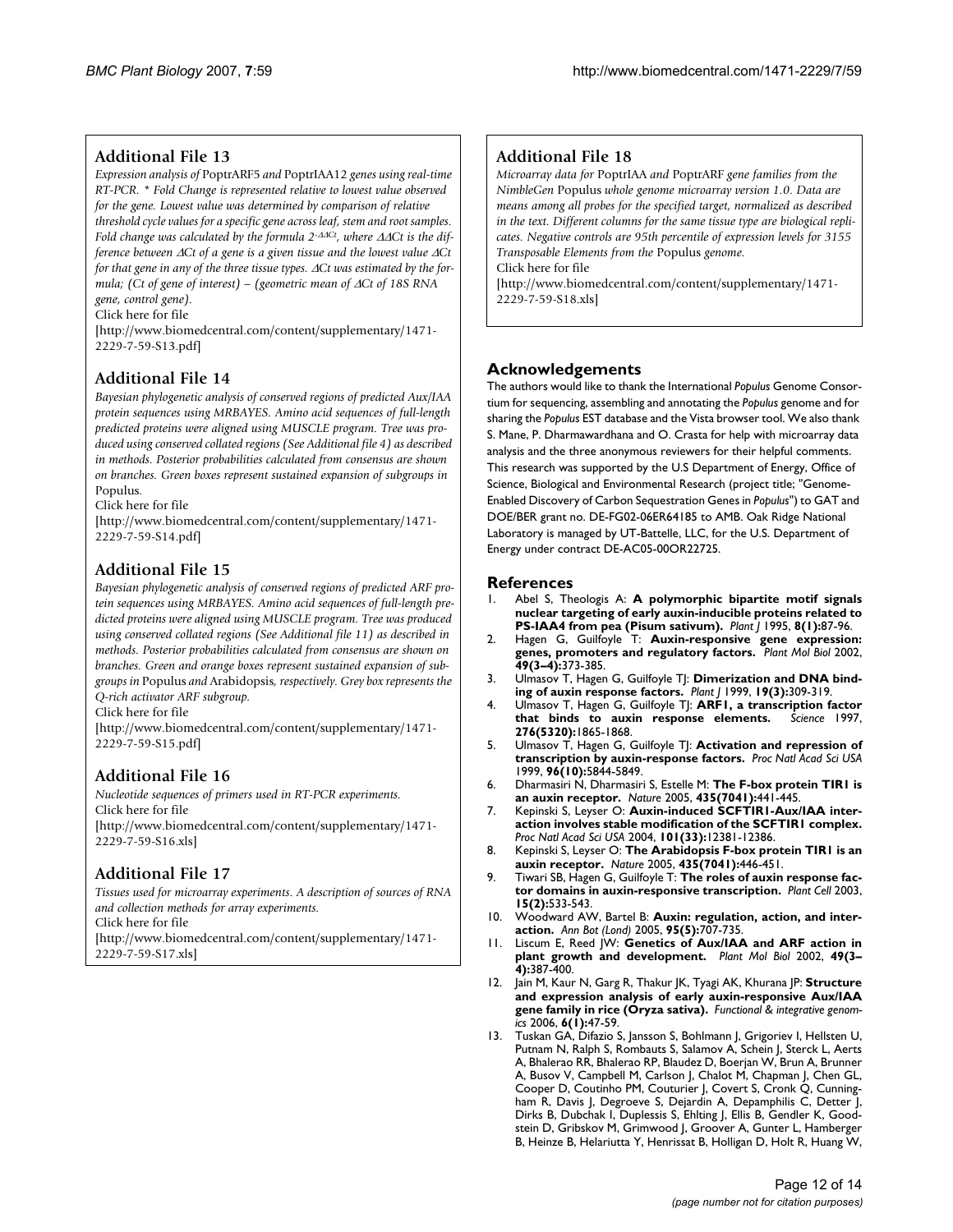Islam-Faridi N, Jones S, Jones-Rhoades M, Jorgensen R, Joshi C, Kangasjarvi J, Karlsson J, Kelleher C, Kirkpatrick R, Kirst M, Kohler A Kalluri U, Larimer F, Leebens-Mack J, Leple JC, Locascio P, Lou Y, Lucas S, Martin F, Montanini B, Napoli C, Nelson DR, Nelson C, Nieminen K, Nilsson O, Pereda V, Peter G, Philippe R, Pilate G, Poliakov A, Razumovskaya J, Richardson P, Rinaldi C, Ritland K, Rouze P, Ryaboy D, Schmutz J, Schrader J, Segerman B, Shin H, Siddiqui A, Sterky F, Terry A, Tsai CJ, Uberbacher E, Unneberg P, Vahala J, Wall K, Wessler S, Yang G, Yin T, Douglas C, Marra M, Sandberg G, Van de Peer Y, Rokhsar D: **The genome of black cottonwood, Pop-<br>
<b>ulus trichocarpa** (Torr. & Grav). Science 2006. [ulus trichocarpa \(Torr. & Gray\).](http://www.ncbi.nlm.nih.gov/entrez/query.fcgi?cmd=Retrieve&db=PubMed&dopt=Abstract&list_uids=16973872) **313(5793):**1596-1604.

- 14. Tiwari SB, Hagen G, Guilfoyle T|: [Aux/IAA proteins contain a](http://www.ncbi.nlm.nih.gov/entrez/query.fcgi?cmd=Retrieve&db=PubMed&dopt=Abstract&list_uids=14742873) **[potent transcriptional repression domain.](http://www.ncbi.nlm.nih.gov/entrez/query.fcgi?cmd=Retrieve&db=PubMed&dopt=Abstract&list_uids=14742873)** *Plant Cell* 2004, **16(2):**533-543.
- 15. Ramos JA, Zenser N, Leyser O, Callis J: **[Rapid degradation of](http://www.ncbi.nlm.nih.gov/entrez/query.fcgi?cmd=Retrieve&db=PubMed&dopt=Abstract&list_uids=11595806) [auxin/indoleacetic acid proteins requires conserved amino](http://www.ncbi.nlm.nih.gov/entrez/query.fcgi?cmd=Retrieve&db=PubMed&dopt=Abstract&list_uids=11595806) [acids of domain II and is proteasome dependent.](http://www.ncbi.nlm.nih.gov/entrez/query.fcgi?cmd=Retrieve&db=PubMed&dopt=Abstract&list_uids=11595806)** *Plant Cell* 2001, **13(10):**2349-2360.
- 16. Dreher KA, Brown J, Saw RE, Callis J: **[The Arabidopsis Aux/IAA](http://www.ncbi.nlm.nih.gov/entrez/query.fcgi?cmd=Retrieve&db=PubMed&dopt=Abstract&list_uids=16489122) [protein family has diversified in degradation and auxin](http://www.ncbi.nlm.nih.gov/entrez/query.fcgi?cmd=Retrieve&db=PubMed&dopt=Abstract&list_uids=16489122) [responsiveness.](http://www.ncbi.nlm.nih.gov/entrez/query.fcgi?cmd=Retrieve&db=PubMed&dopt=Abstract&list_uids=16489122)** *Plant Cell* 2006, **18(3):**699-714.
- 17. Nagpal P, Walker LM, Young JC, Sonawala A, Timpte C, Estelle M, Reed JW: **[AXR2 encodes a member of the Aux/IAA protein](http://www.ncbi.nlm.nih.gov/entrez/query.fcgi?cmd=Retrieve&db=PubMed&dopt=Abstract&list_uids=10859186) [family.](http://www.ncbi.nlm.nih.gov/entrez/query.fcgi?cmd=Retrieve&db=PubMed&dopt=Abstract&list_uids=10859186)** *Plant Physiol* 2000, **123(2):**563-574.
- Reed JW: [Roles and activities of Aux/IAA proteins in Arabi](http://www.ncbi.nlm.nih.gov/entrez/query.fcgi?cmd=Retrieve&db=PubMed&dopt=Abstract&list_uids=11544131)**[dopsis.](http://www.ncbi.nlm.nih.gov/entrez/query.fcgi?cmd=Retrieve&db=PubMed&dopt=Abstract&list_uids=11544131)** *Trends Plant Sci* 2001, **6(9):**420-425.
- 19. Rogg LE, Lasswell J, Bartel B: **[A gain-of-function mutation in](http://www.ncbi.nlm.nih.gov/entrez/query.fcgi?cmd=Retrieve&db=PubMed&dopt=Abstract&list_uids=11251090) [IAA28 suppresses lateral root development.](http://www.ncbi.nlm.nih.gov/entrez/query.fcgi?cmd=Retrieve&db=PubMed&dopt=Abstract&list_uids=11251090)** *Plant Cell* 2001, **13(3):**465-480.
- 20. Fukaki H, Tameda S, Masuda H, Tasaka M: **[Lateral root formation](http://www.ncbi.nlm.nih.gov/entrez/query.fcgi?cmd=Retrieve&db=PubMed&dopt=Abstract&list_uids=11862947) [is blocked by a gain-of-function mutation in the SOLITARY-](http://www.ncbi.nlm.nih.gov/entrez/query.fcgi?cmd=Retrieve&db=PubMed&dopt=Abstract&list_uids=11862947)[ROOT/IAA14 gene of Arabidopsis.](http://www.ncbi.nlm.nih.gov/entrez/query.fcgi?cmd=Retrieve&db=PubMed&dopt=Abstract&list_uids=11862947)** *Plant J* 2002, **29(2):**153-168.
- 21. Hamann T, Benkova E, Baurle I, Kientz M, Jurgens G: **[The Arabidop](http://www.ncbi.nlm.nih.gov/entrez/query.fcgi?cmd=Retrieve&db=PubMed&dopt=Abstract&list_uids=12101120)[sis BODENLOS gene encodes an auxin response protein](http://www.ncbi.nlm.nih.gov/entrez/query.fcgi?cmd=Retrieve&db=PubMed&dopt=Abstract&list_uids=12101120) inhibiting MONOPTEROS-mediated embryo patterning.** *Genes Dev* 2002, **16(13):**1610-1615.
- 22. Tian Q, Uhlir NJ, Reed JW: **[Arabidopsis SHY2/IAA3 inhibits](http://www.ncbi.nlm.nih.gov/entrez/query.fcgi?cmd=Retrieve&db=PubMed&dopt=Abstract&list_uids=11884676) [auxin-regulated gene expression.](http://www.ncbi.nlm.nih.gov/entrez/query.fcgi?cmd=Retrieve&db=PubMed&dopt=Abstract&list_uids=11884676)** *Plant Cell* 2002, **14(2):**301-319.
- 23. Tatematsu K, Kumagai S, Muto H, Sato A, Watahiki MK, Harper RM, Liscum E, Yamamoto KT: **[MASSUGU2 encodes Aux/IAA19, an](http://www.ncbi.nlm.nih.gov/entrez/query.fcgi?cmd=Retrieve&db=PubMed&dopt=Abstract&list_uids=14729917) [auxin-regulated protein that functions together with the](http://www.ncbi.nlm.nih.gov/entrez/query.fcgi?cmd=Retrieve&db=PubMed&dopt=Abstract&list_uids=14729917) transcriptional activator NPH4/ARF7 to regulate differential growth responses of hypocotyl and formation of lateral roots [in Arabidopsis thaliana.](http://www.ncbi.nlm.nih.gov/entrez/query.fcgi?cmd=Retrieve&db=PubMed&dopt=Abstract&list_uids=14729917)** *Plant Cell* 2004, **16(2):**379-393.
- 24. Moyle R, Schrader J, Stenberg A, Olsson O, Saxena S, Sandberg G, Bhalerao RP: **[Environmental and auxin regulation of wood for](http://www.ncbi.nlm.nih.gov/entrez/query.fcgi?cmd=Retrieve&db=PubMed&dopt=Abstract&list_uids=12220260)[mation involves members of the Aux/IAA gene family in](http://www.ncbi.nlm.nih.gov/entrez/query.fcgi?cmd=Retrieve&db=PubMed&dopt=Abstract&list_uids=12220260) [hybrid aspen.](http://www.ncbi.nlm.nih.gov/entrez/query.fcgi?cmd=Retrieve&db=PubMed&dopt=Abstract&list_uids=12220260)** *Plant J* 2002, **31(6):**675-685.
- 25. Choi G, Yi H, Lee J, Kwon YK, Soh MS, Shin B, Luka Z, Hahn TR, Song PS: **[Phytochrome signalling is mediated through nucleoside](http://www.ncbi.nlm.nih.gov/entrez/query.fcgi?cmd=Retrieve&db=PubMed&dopt=Abstract&list_uids=10524631) [diphosphate kinase 2.](http://www.ncbi.nlm.nih.gov/entrez/query.fcgi?cmd=Retrieve&db=PubMed&dopt=Abstract&list_uids=10524631)** *Nature* 1999, **401(6753):**610-613.
- 26. Soh MS, Hong SH, Kim BC, Vizir I, Park DH, Choi G, Hong MY, Chung YY, Furuya M, Nam HG: **Regulation of both light- and auxinmediated development by the Arabidopsis IAA3/SHY2 gene.** *Journal of Plant Biology* 1999, **42:**239-246.
- 27. Padmanabhan MS, Goregaoker SP, Golem S, Shiferaw H, Culver JN: **[Interaction of the tobacco mosaic virus replicase protein](http://www.ncbi.nlm.nih.gov/entrez/query.fcgi?cmd=Retrieve&db=PubMed&dopt=Abstract&list_uids=15681455) with the Aux/IAA protein PAP1/IAA26 is associated with dis[ease development.](http://www.ncbi.nlm.nih.gov/entrez/query.fcgi?cmd=Retrieve&db=PubMed&dopt=Abstract&list_uids=15681455)** *Journal of virology* 2005, **79(4):**2549-2558.
- 28. Padmanabhan MS, Shiferaw H, Culver JN: **[The Tobacco mosaic](http://www.ncbi.nlm.nih.gov/entrez/query.fcgi?cmd=Retrieve&db=PubMed&dopt=Abstract&list_uids=16903352) [virus replicase protein disrupts the localization and function](http://www.ncbi.nlm.nih.gov/entrez/query.fcgi?cmd=Retrieve&db=PubMed&dopt=Abstract&list_uids=16903352) [of interacting Aux/IAA proteins.](http://www.ncbi.nlm.nih.gov/entrez/query.fcgi?cmd=Retrieve&db=PubMed&dopt=Abstract&list_uids=16903352)** *Mol Plant Microbe Interact* 2006, **19(8):**864-873.
- 29. Wang D, Pei K, Fu Y, Sun Z, Li S, Liu H, Tang K, Han B, Tao Y: **[Genome-wide analysis of the auxin response factors \(ARF\)](http://www.ncbi.nlm.nih.gov/entrez/query.fcgi?cmd=Retrieve&db=PubMed&dopt=Abstract&list_uids=17408882) [gene family in rice \(Oryza sativa\).](http://www.ncbi.nlm.nih.gov/entrez/query.fcgi?cmd=Retrieve&db=PubMed&dopt=Abstract&list_uids=17408882)** *Gene* 2007, **394(1–2):**13-24.
- 30. Wilmoth JC, Wang S, Tiwari SB, Joshi AD, Hagen G, Guilfoyle TJ, Alonso JM, Ecker JR, Reed JW: **[NPH4/ARF7 and ARF19 promote](http://www.ncbi.nlm.nih.gov/entrez/query.fcgi?cmd=Retrieve&db=PubMed&dopt=Abstract&list_uids=15960621) [leaf expansion and auxin-induced lateral root formation.](http://www.ncbi.nlm.nih.gov/entrez/query.fcgi?cmd=Retrieve&db=PubMed&dopt=Abstract&list_uids=15960621)** *Plant J* 2005, **43(1):**118-130.
- Harper RM, Stowe-Evans EL, Luesse DR, Muto H, Tatematsu K, Watahiki MK, Yamamoto K, Liscum E: **[The NPH4 locus encodes](http://www.ncbi.nlm.nih.gov/entrez/query.fcgi?cmd=Retrieve&db=PubMed&dopt=Abstract&list_uids=10810148) [the auxin response factor ARF7, a conditional regulator of](http://www.ncbi.nlm.nih.gov/entrez/query.fcgi?cmd=Retrieve&db=PubMed&dopt=Abstract&list_uids=10810148)**

**[differential growth in aerial Arabidopsis tissue.](http://www.ncbi.nlm.nih.gov/entrez/query.fcgi?cmd=Retrieve&db=PubMed&dopt=Abstract&list_uids=10810148)** *Plant Cell* 2000, **12(5):**757-770.

- 32. Faivre-Rampant O, Cardle L, Marshall D, Viola R, Taylor MA: **[Changes in gene expression during meristem activation](http://www.ncbi.nlm.nih.gov/entrez/query.fcgi?cmd=Retrieve&db=PubMed&dopt=Abstract&list_uids=14966214) processes in Solanum tuberosum with a focus on the regula[tion of an auxin response factor gene.](http://www.ncbi.nlm.nih.gov/entrez/query.fcgi?cmd=Retrieve&db=PubMed&dopt=Abstract&list_uids=14966214)** *J Exp Bot* 2004, **55(397):**613-622.
- Okushima Y, Overvoorde PJ, Arima K, Alonso JM, Chan A, Chang C, Ecker JR, Hughes B, Lui A, Nguyen D, Onodera C, Quach H, Smith A, Yu G, Theologis A: **[Functional genomic analysis of the AUXIN](http://www.ncbi.nlm.nih.gov/entrez/query.fcgi?cmd=Retrieve&db=PubMed&dopt=Abstract&list_uids=15659631) [RESPONSE FACTOR gene family members in Arabidopsis](http://www.ncbi.nlm.nih.gov/entrez/query.fcgi?cmd=Retrieve&db=PubMed&dopt=Abstract&list_uids=15659631) thaliana: unique and overlapping functions of ARF7 and [ARF19.](http://www.ncbi.nlm.nih.gov/entrez/query.fcgi?cmd=Retrieve&db=PubMed&dopt=Abstract&list_uids=15659631)** *Plant Cell* 2005, **17(2):**444-463.
- 34. Li H, Johnson P, Stepanova A, Alonso JM, Ecker JR: **[Convergence of](http://www.ncbi.nlm.nih.gov/entrez/query.fcgi?cmd=Retrieve&db=PubMed&dopt=Abstract&list_uids=15296716) [signaling pathways in the control of differential cell growth in](http://www.ncbi.nlm.nih.gov/entrez/query.fcgi?cmd=Retrieve&db=PubMed&dopt=Abstract&list_uids=15296716) [Arabidopsis.](http://www.ncbi.nlm.nih.gov/entrez/query.fcgi?cmd=Retrieve&db=PubMed&dopt=Abstract&list_uids=15296716)** *Dev Cell* 2004, **7(2):**193-204.
- 35. Schruff MC, Spielman M, Tiwari S, Adams S, Fenby N, Scott RJ: **[The](http://www.ncbi.nlm.nih.gov/entrez/query.fcgi?cmd=Retrieve&db=PubMed&dopt=Abstract&list_uids=16339187) [AUXIN RESPONSE FACTOR 2 gene of Arabidopsis links](http://www.ncbi.nlm.nih.gov/entrez/query.fcgi?cmd=Retrieve&db=PubMed&dopt=Abstract&list_uids=16339187) auxin signalling, cell division, and the size of seeds and other [organs.](http://www.ncbi.nlm.nih.gov/entrez/query.fcgi?cmd=Retrieve&db=PubMed&dopt=Abstract&list_uids=16339187)** *Development* 2006, **133(2):**251-261.
- 36. Sessions A, Nemhauser JL, McColl A, Roe JL, Feldmann KA, Zambryski PC: **[ETTIN patterns the Arabidopsis floral meristem](http://www.ncbi.nlm.nih.gov/entrez/query.fcgi?cmd=Retrieve&db=PubMed&dopt=Abstract&list_uids=9409666)** reproductive organs. **124(22):**4481-4491.
- 37. Hardtke CS, Berleth T: **[The Arabidopsis gene MONOPTEROS](http://www.ncbi.nlm.nih.gov/entrez/query.fcgi?cmd=Retrieve&db=PubMed&dopt=Abstract&list_uids=9482737)** encodes a transcription factor mediating embryo axis for-<br>mation and vascular development. Embo | 1998, [mation and vascular development.](http://www.ncbi.nlm.nih.gov/entrez/query.fcgi?cmd=Retrieve&db=PubMed&dopt=Abstract&list_uids=9482737) **17(5):**1405-1411.
- 38. Remington DL, Vision TJ, Guilfoyle TJ, Reed JW: **[Contrasting](http://www.ncbi.nlm.nih.gov/entrez/query.fcgi?cmd=Retrieve&db=PubMed&dopt=Abstract&list_uids=15247399) [modes of diversification in the Aux/IAA and ARF gene fami](http://www.ncbi.nlm.nih.gov/entrez/query.fcgi?cmd=Retrieve&db=PubMed&dopt=Abstract&list_uids=15247399)[lies.](http://www.ncbi.nlm.nih.gov/entrez/query.fcgi?cmd=Retrieve&db=PubMed&dopt=Abstract&list_uids=15247399)** *Plant Physiol* 2004, **135(3):**1738-1752.
- 39. Blanc G, Wolfe KH: **[Functional divergence of duplicated genes](http://www.ncbi.nlm.nih.gov/entrez/query.fcgi?cmd=Retrieve&db=PubMed&dopt=Abstract&list_uids=15208398) [formed by polyploidy during Arabidopsis evolution.](http://www.ncbi.nlm.nih.gov/entrez/query.fcgi?cmd=Retrieve&db=PubMed&dopt=Abstract&list_uids=15208398)** *Plant Cell* 2004, **16(7):**1679-1691.
- 40. Maere S, De Bodt S, Raes J, Casneuf T, Van Montagu M, Kuiper M, Van de Peer Y: **[Modeling gene and genome duplications in eukary](http://www.ncbi.nlm.nih.gov/entrez/query.fcgi?cmd=Retrieve&db=PubMed&dopt=Abstract&list_uids=15800040)[otes.](http://www.ncbi.nlm.nih.gov/entrez/query.fcgi?cmd=Retrieve&db=PubMed&dopt=Abstract&list_uids=15800040)** *Proc Natl Acad Sci USA* 2005, **102(15):**5454-5459.
- 41. Seoighe C, Gehring C: **[Genome duplication led to highly selec](http://www.ncbi.nlm.nih.gov/entrez/query.fcgi?cmd=Retrieve&db=PubMed&dopt=Abstract&list_uids=15363896)[tive expansion of the Arabidopsis thaliana proteome.](http://www.ncbi.nlm.nih.gov/entrez/query.fcgi?cmd=Retrieve&db=PubMed&dopt=Abstract&list_uids=15363896)** *Trends Genet* 2004, **20(10):**461-464.
- 42. Ellis CM, Nagpal P, Young JC, Hagen G, Guilfoyle TJ, Reed JW: **[AUXIN RESPONSE FACTOR1 and AUXIN RESPONSE](http://www.ncbi.nlm.nih.gov/entrez/query.fcgi?cmd=Retrieve&db=PubMed&dopt=Abstract&list_uids=16176952) FACTOR2 regulate senescence and floral organ abscission in [Arabidopsis thaliana.](http://www.ncbi.nlm.nih.gov/entrez/query.fcgi?cmd=Retrieve&db=PubMed&dopt=Abstract&list_uids=16176952)** *Development* 2005, **132(20):**4563-4574.
- 43. Hughes AL: **[Gene duplication and the origin of novel proteins.](http://www.ncbi.nlm.nih.gov/entrez/query.fcgi?cmd=Retrieve&db=PubMed&dopt=Abstract&list_uids=15956198)** *Proc Natl Acad Sci USA* 2005, **102(25):**8791-8792.
- Hardtke CS, Ckurshumova W, Vidaurre DP, Singh SA, Stamatiou G, Tiwari SB, Hagen G, Guilfoyle TJ, Berleth T: **[Overlapping and non](http://www.ncbi.nlm.nih.gov/entrez/query.fcgi?cmd=Retrieve&db=PubMed&dopt=Abstract&list_uids=14973283)[redundant functions of the Arabidopsis auxin response fac](http://www.ncbi.nlm.nih.gov/entrez/query.fcgi?cmd=Retrieve&db=PubMed&dopt=Abstract&list_uids=14973283)tors MONOPTEROS and NONPHOTOTROPIC [HYPOCOTYL 4.](http://www.ncbi.nlm.nih.gov/entrez/query.fcgi?cmd=Retrieve&db=PubMed&dopt=Abstract&list_uids=14973283)** *Development* 2004, **131(5):**1089-1100.
- 45. Mallory AC, Bartel DP, Bartel B: **[MicroRNA-directed regulation](http://www.ncbi.nlm.nih.gov/entrez/query.fcgi?cmd=Retrieve&db=PubMed&dopt=Abstract&list_uids=15829600) [of Arabidopsis AUXIN RESPONSE FACTOR17 is essential](http://www.ncbi.nlm.nih.gov/entrez/query.fcgi?cmd=Retrieve&db=PubMed&dopt=Abstract&list_uids=15829600) for proper development and modulates expression of early [auxin response genes.](http://www.ncbi.nlm.nih.gov/entrez/query.fcgi?cmd=Retrieve&db=PubMed&dopt=Abstract&list_uids=15829600)** *Plant Cell* 2005, **17(5):**1360-1375.
- 46. Axtell MJ, Bartel DP: **[Antiquity of microRNAs and their targets](http://www.ncbi.nlm.nih.gov/entrez/query.fcgi?cmd=Retrieve&db=PubMed&dopt=Abstract&list_uids=15849273) [in land plants.](http://www.ncbi.nlm.nih.gov/entrez/query.fcgi?cmd=Retrieve&db=PubMed&dopt=Abstract&list_uids=15849273)** *Plant Cell* 2005, **17(6):**1658-1673.
- 47. Wu MF, Tian Q, Reed JW: **[Arabidopsis microRNA167 controls](http://www.ncbi.nlm.nih.gov/entrez/query.fcgi?cmd=Retrieve&db=PubMed&dopt=Abstract&list_uids=17021043) [patterns of ARF6 and ARF8 expression, and regulates both](http://www.ncbi.nlm.nih.gov/entrez/query.fcgi?cmd=Retrieve&db=PubMed&dopt=Abstract&list_uids=17021043) [female and male reproduction.](http://www.ncbi.nlm.nih.gov/entrez/query.fcgi?cmd=Retrieve&db=PubMed&dopt=Abstract&list_uids=17021043)** *Development* 2006, **133(21):**4211-4218.
- 48. Allen E, Xie Z, Gustafson AM, Carrington JC: **[microRNA-directed](http://www.ncbi.nlm.nih.gov/entrez/query.fcgi?cmd=Retrieve&db=PubMed&dopt=Abstract&list_uids=15851028) [phasing during trans-acting siRNA biogenesis in plants.](http://www.ncbi.nlm.nih.gov/entrez/query.fcgi?cmd=Retrieve&db=PubMed&dopt=Abstract&list_uids=15851028)** *Cell* 2005, **121(2):**207-221.
- 49. Williams L, Carles CC, Osmont KS, Fletcher JC: **[A database analy](http://www.ncbi.nlm.nih.gov/entrez/query.fcgi?cmd=Retrieve&db=PubMed&dopt=Abstract&list_uids=15980147)[sis method identifies an endogenous trans-acting short](http://www.ncbi.nlm.nih.gov/entrez/query.fcgi?cmd=Retrieve&db=PubMed&dopt=Abstract&list_uids=15980147)interfering RNA that targets the Arabidopsis ARF2, ARF3, [and ARF4 genes.](http://www.ncbi.nlm.nih.gov/entrez/query.fcgi?cmd=Retrieve&db=PubMed&dopt=Abstract&list_uids=15980147)** *Proc Natl Acad Sci USA* 2005, **102(27):**9703-9708.
- Hunter C, Willmann MR, Wu G, Yoshikawa M, de la Luz Gutierrez-Nava M, Poethig SR: **[Trans-acting siRNA-mediated repression](http://www.ncbi.nlm.nih.gov/entrez/query.fcgi?cmd=Retrieve&db=PubMed&dopt=Abstract&list_uids=16818444) [of ETTIN and ARF4 regulates heteroblasty in Arabidopsis.](http://www.ncbi.nlm.nih.gov/entrez/query.fcgi?cmd=Retrieve&db=PubMed&dopt=Abstract&list_uids=16818444)** *Development* 2006, **133(15):**2973-2981.
- 51. Fahlgren N, Montgomery TA, Howell MD, Allen E, Dvorak SK, Alexander AL, Carrington **IC: [Regulation of AUXIN RESPONSE](http://www.ncbi.nlm.nih.gov/entrez/query.fcgi?cmd=Retrieve&db=PubMed&dopt=Abstract&list_uids=16682356) [FACTOR3 by TAS3 ta-siRNA affects developmental timing](http://www.ncbi.nlm.nih.gov/entrez/query.fcgi?cmd=Retrieve&db=PubMed&dopt=Abstract&list_uids=16682356) [and patterning in Arabidopsis.](http://www.ncbi.nlm.nih.gov/entrez/query.fcgi?cmd=Retrieve&db=PubMed&dopt=Abstract&list_uids=16682356)** *Curr Biol* 2006, **16(9):**939-944.